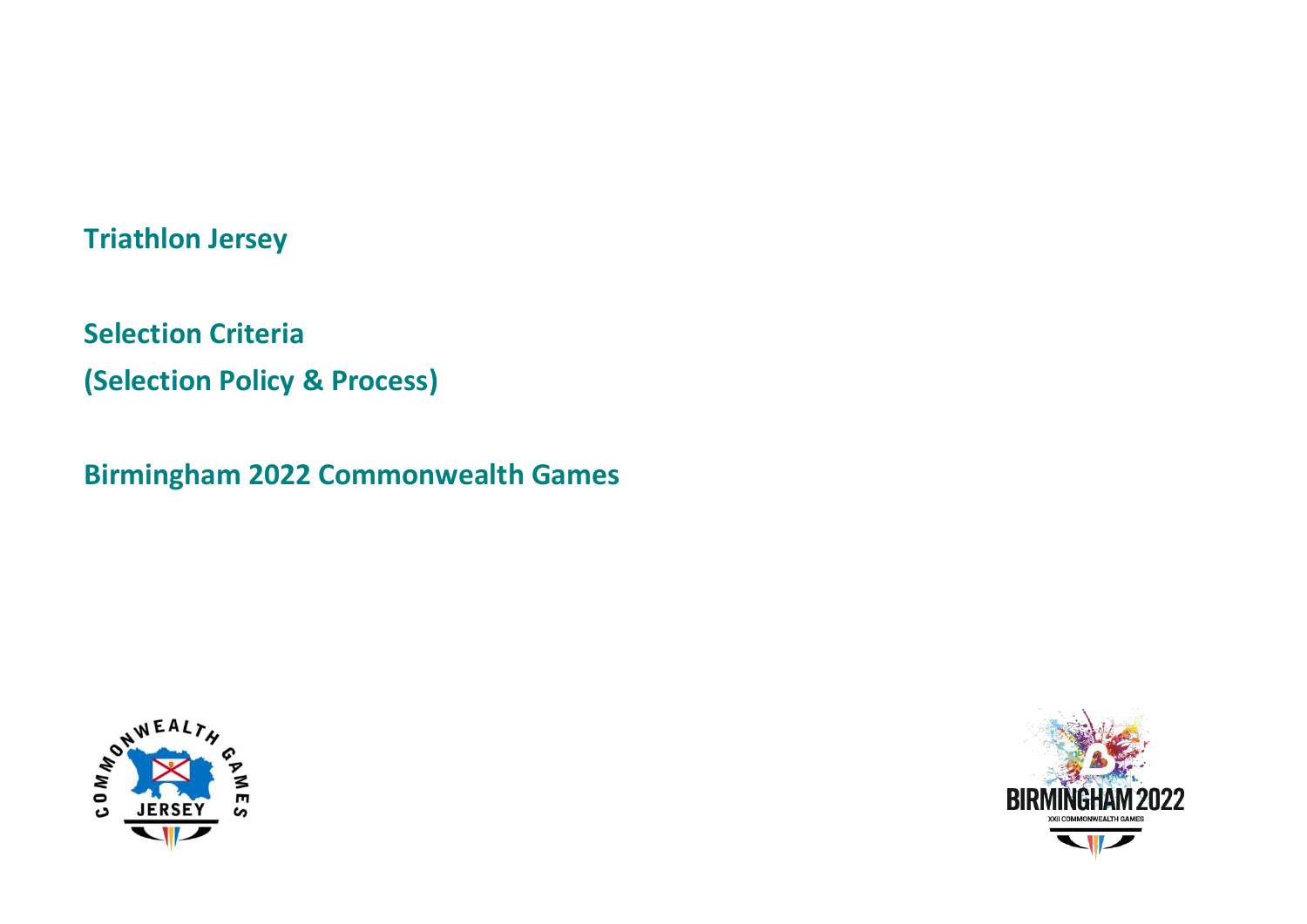#### <span id="page-1-0"></span>**Contents**

| 1                        | <b>DEFINITIONS</b>                                                       | 2  |
|--------------------------|--------------------------------------------------------------------------|----|
| $\mathbf{2}$             | <b>BACKGROUND</b>                                                        |    |
| 3                        | <b>KEY DATES</b>                                                         | 6  |
| 4                        | <b>ELIGIBILITY</b>                                                       | 9  |
| 5                        | <b>TEAM SELECTION PROCESS</b>                                            | 9  |
| -6                       | <b>ATHLETE NOTIFICATIONS</b>                                             | 15 |
| $\overline{\phantom{a}}$ | <b>APPEALS PROCESSES</b>                                                 | 16 |
| A)                       | <b>TRIATHLON JERSEY APPEALS PROCESS</b>                                  | 16 |
| B)                       | <b>CGAJ APPEALS PROCESS</b>                                              | 17 |
| 8                        | SCHEDULE 1 - THE REQUIREMENTS OF THE JERSEY TRIATHLON SELECTION CRITERIA | 19 |
| 9                        | <b>SCHEDULE 2 - REQUIRED COMPETITION EVENTS</b>                          | 19 |
| 10                       | <b>SCHEDULE 3 - KEY PERFORMANCE INDICATORS (KPIS)</b>                    | 20 |
| 11                       | <b>SCHEDULE 4 - ADDITIONAL KEY PERFORMANCE INDICATORS</b>                | 23 |
|                          | 12 SCHEDULE 5 JERSEY TRIATHLON TEAM OFFICIALS & APPEALS PANEL            | 25 |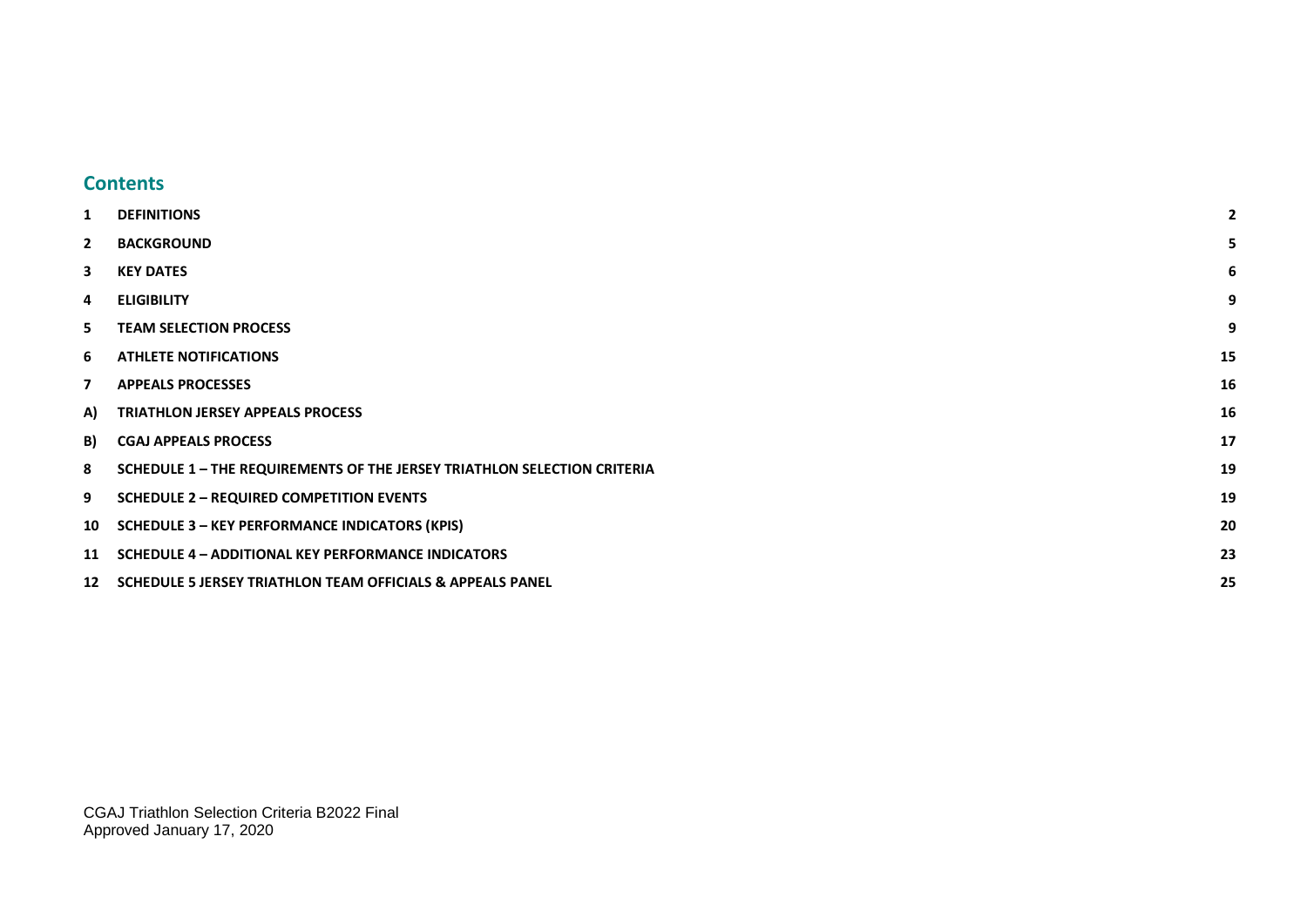# **Birmingham 2022 Commonwealth Games**

#### <span id="page-2-0"></span>**1 DEFINITIONS**

| <b>Term</b>                       | <b>Meaning</b>                                                                                                                                                                                                                               |  |  |
|-----------------------------------|----------------------------------------------------------------------------------------------------------------------------------------------------------------------------------------------------------------------------------------------|--|--|
|                                   |                                                                                                                                                                                                                                              |  |  |
| <b>Athlete Ranking</b>            | The ranking Triathlon Jersey will apply to each athlete in their sport when Nominating athletes for Selection to the<br>Validation Group. See Sections 5.6 & 5.7                                                                             |  |  |
| <b>CGAJ</b>                       | Commonwealth Games Association of Jersey, the governing body affiliated to the CGF, responsible to both the CGF and its<br>own Member Sports, for overseeing Jersey's participation in the Games.                                            |  |  |
| <b>CGAJ Appeals Panel</b>         | The independent Appeals Panel of the CGAJ formed to hear any appeal made by a Member Sport against a decision made<br>by its Validation Group. See Section 7 b)                                                                              |  |  |
| <b>CGF</b>                        | Commonwealth Games Federation, the international governing body of the Games to which the CGAJ is affiliated.                                                                                                                                |  |  |
| <b>Designated Representative</b>  | The athlete representative appointed by Triathlon Jersey, responsible for liaison between athletes, Triathlon Jersey Team<br><b>Officials and the CGAJ</b>                                                                                   |  |  |
| <b>Final Selection</b>            | The final selection of an athlete to the Jersey Team for the Games made by the Validation Group and Finally Select and<br><b>Finally Selected</b> each has a corresponding meaning. See Section 5.8                                          |  |  |
| the Games or B2022                | The Commonwealth Games to be held in Birmingham in 2022                                                                                                                                                                                      |  |  |
| <b>Triathlon Jersey</b>           | Jersey Triathlon Club the governing body of the sport of Triathlon in Jersey and a Member Sport of the CGAJ                                                                                                                                  |  |  |
| <b>Key Performance Indicators</b> | The performance indicators an athlete must aim to achieve in order to meet the requirements of these Selection Criteria<br>and to achieve selection to the Jersey Team for the Games                                                         |  |  |
| <b>Management Team</b>            | The team of Triathlon Jersey officials, including the Sport's Designated Representative, appointed to manage the athletes<br>in the Sport seeking selection for the Jersey Team at the Games                                                 |  |  |
| <b>Member Sport</b>               | The governing body of a sport which is recognised by the CGF as either a core or an optional sport for the Games and is<br>affiliated to the CGAJ for the purposes of its athletes participating in the Games as members of the Jersey Team. |  |  |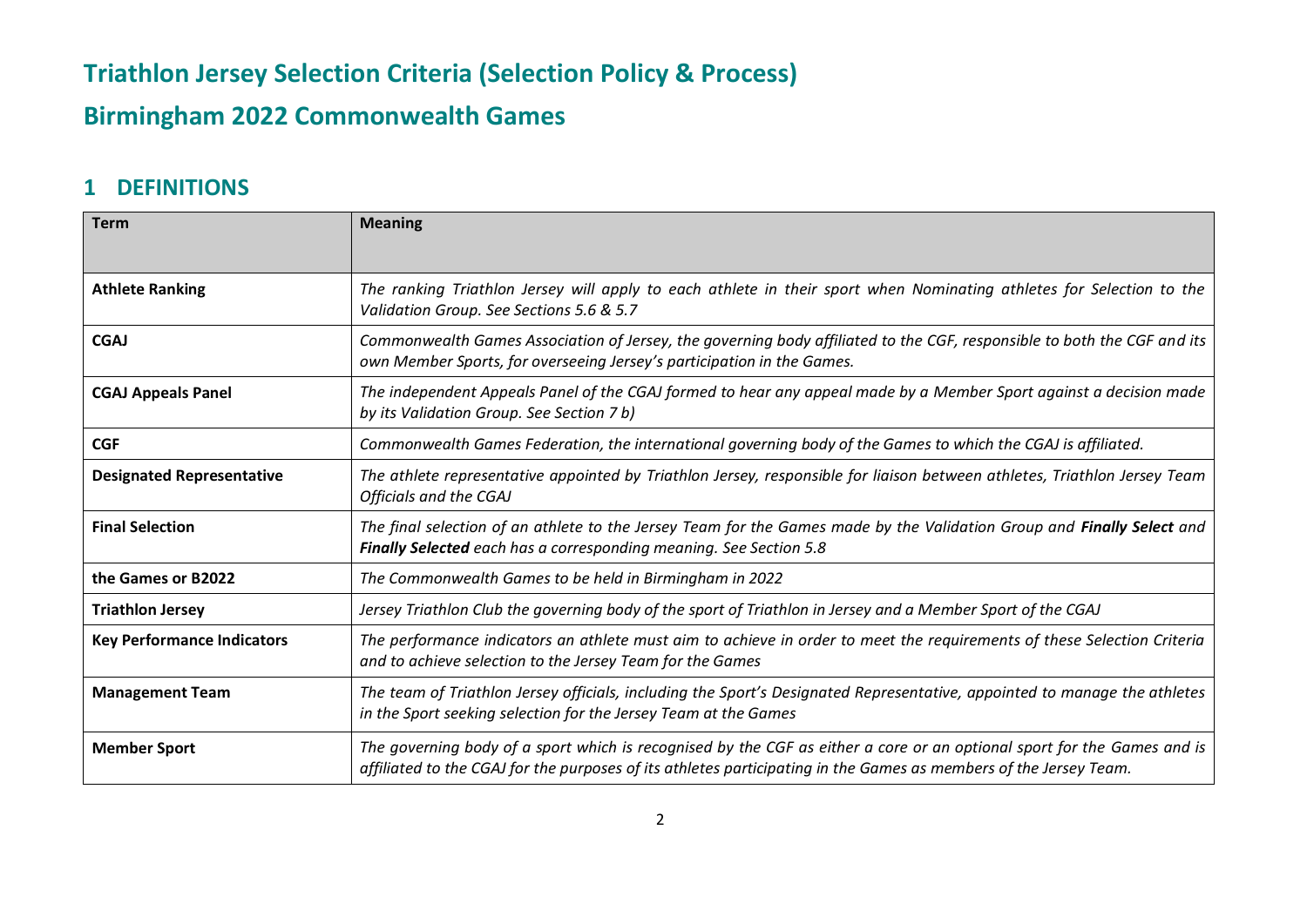# **Birmingham 2022 Commonwealth Games**

| <b>Term</b>                           | <b>Meaning</b>                                                                                                                                                                                                                                             |
|---------------------------------------|------------------------------------------------------------------------------------------------------------------------------------------------------------------------------------------------------------------------------------------------------------|
| <b>Nomination for Selection</b>       | The nomination by Triathlon Jersey of a Validated athlete for Provisional Selection to the Jersey Team and Nominate,<br>Nominated and Nominated Athlete each have corresponding meanings                                                                   |
| Pathway                               | The formal registration and reporting process established by the CGAJ in which athletes aspiring for Selection to the Jersey<br>Team at the Games are required to register and participate – See Schedule 5.3                                              |
| <b>Pathway Athlete</b>                | An athlete who has successfully registered onto the Pathway through their Member Sport and the Validation Group.                                                                                                                                           |
| <b>Provisional Selection</b>          | The provisional selection of an athlete to the Jersey Team for the Games by the Validation Group in accordance with its<br>Team Selection Process and Provisionally Select and Provisionally Selected each have corresponding meanings. See<br>Section 5.7 |
| <b>Qualifying Period</b>              | The period from 1 May 2018 to 16 September 2021 during which a Pathway Athlete must strive to achieve the<br>requirements of these Selection Criteria. See Section 3                                                                                       |
| <b>Required Competition</b>           | The specific competitive events in which an athlete needs to compete during the Qualifying Period in order to meet the<br>requirements of these Selection Criteria and to achieve Selection for the Jersey Team at the Games                               |
| <b>Selection Committee</b>            | The team of Triathlon Jersey officials, appointed to select those athletes in the Sport to be submitted at various stages to<br>the CGAJ Team Selection Process                                                                                            |
| <b>Selection Criteria</b>             | The Selection Criteria set out herein issued by Triathlon Jersey and Validated by the Validation Group that need to be<br>achieved by an athlete seeking selection for the Jersey Team at the Games                                                        |
| <b>Triathlon Jersey Appeals Panel</b> | Triathlon Jersey Appeals Panel formed to consider any appeal made by or on behalf of any athlete against a decision<br>made by Triathlon Jersey in relation to the athlete's seeking selection to the Jersey Team at the Games                             |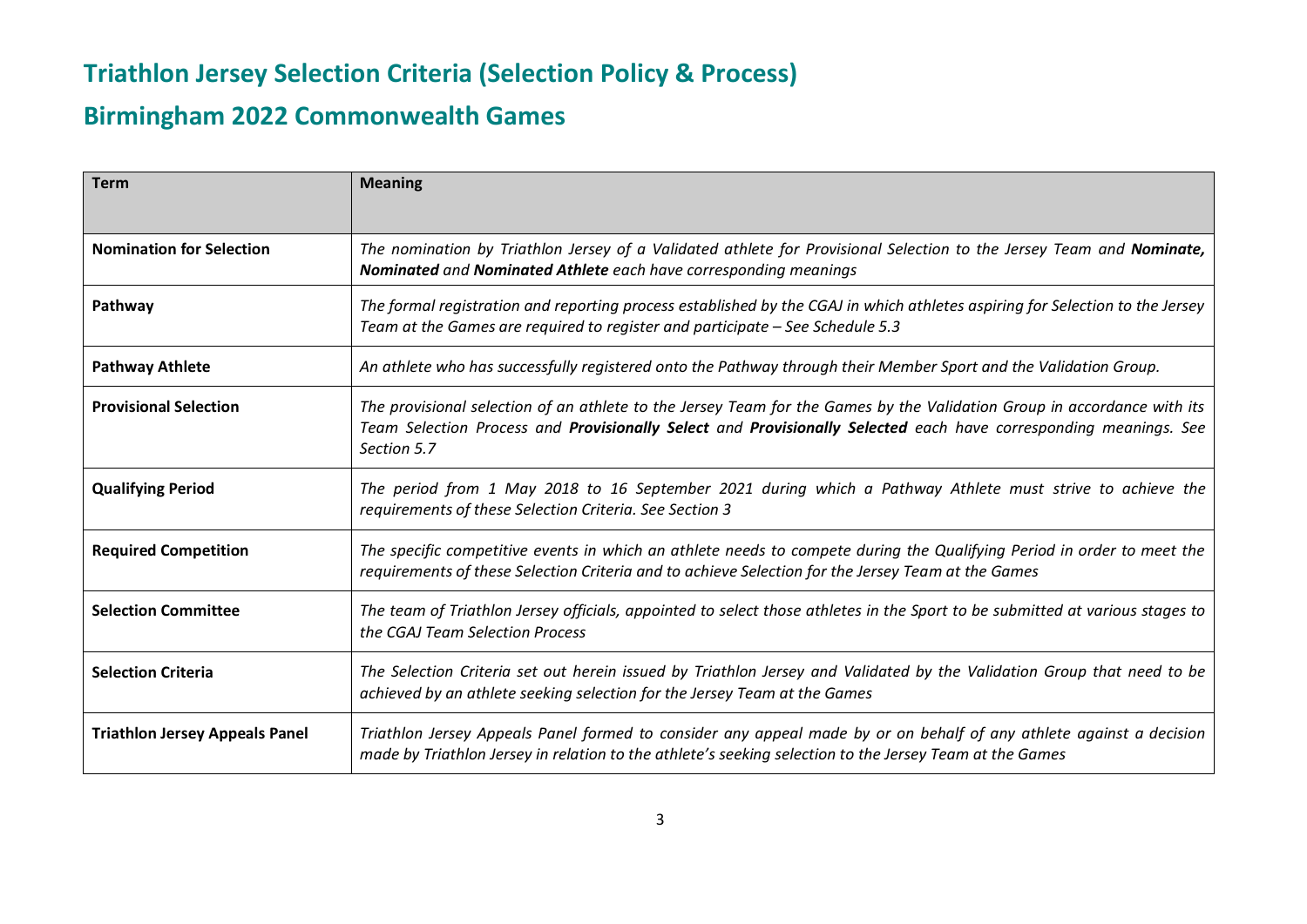### **Birmingham 2022 Commonwealth Games**

| Term                    | <b>Meaning</b>                                                                                                                                                                                                                                                                                                                                                                                                                                                                                                                                              |
|-------------------------|-------------------------------------------------------------------------------------------------------------------------------------------------------------------------------------------------------------------------------------------------------------------------------------------------------------------------------------------------------------------------------------------------------------------------------------------------------------------------------------------------------------------------------------------------------------|
| Validation              | Validation is the process whereby the CGAJ's Validation Group seek to ensure adherence to the 2022 Paper and<br>consistency across all Member Sports, in particular in relation to (i) an application to register an athlete to the Pathway; or<br>(ii) Selection Criteria submitted by any Member Sport; or (iii) an application by a Member Sport to confirm they have<br>indeed achieved the requirements set out in the Member Sport's Selection Criteria. In each case. Validate, Validated and<br>Validated Athlete each have corresponding meanings. |
| <b>Validation Group</b> | The CGAJ committee established in accordance with the 2022 Paper, that works with each Member Sport, through its<br>Designated Representative, to conduct the various Validations envisaged by the 2022 Paper and to generally oversee the<br>Team Development Process and in particular the Team Selection Process at the end of the Qualifying Period                                                                                                                                                                                                     |
| the 2022 Paper          | The "Team Development Process 2022 Games" paper published by the CGAJ and approved by all Member Sports                                                                                                                                                                                                                                                                                                                                                                                                                                                     |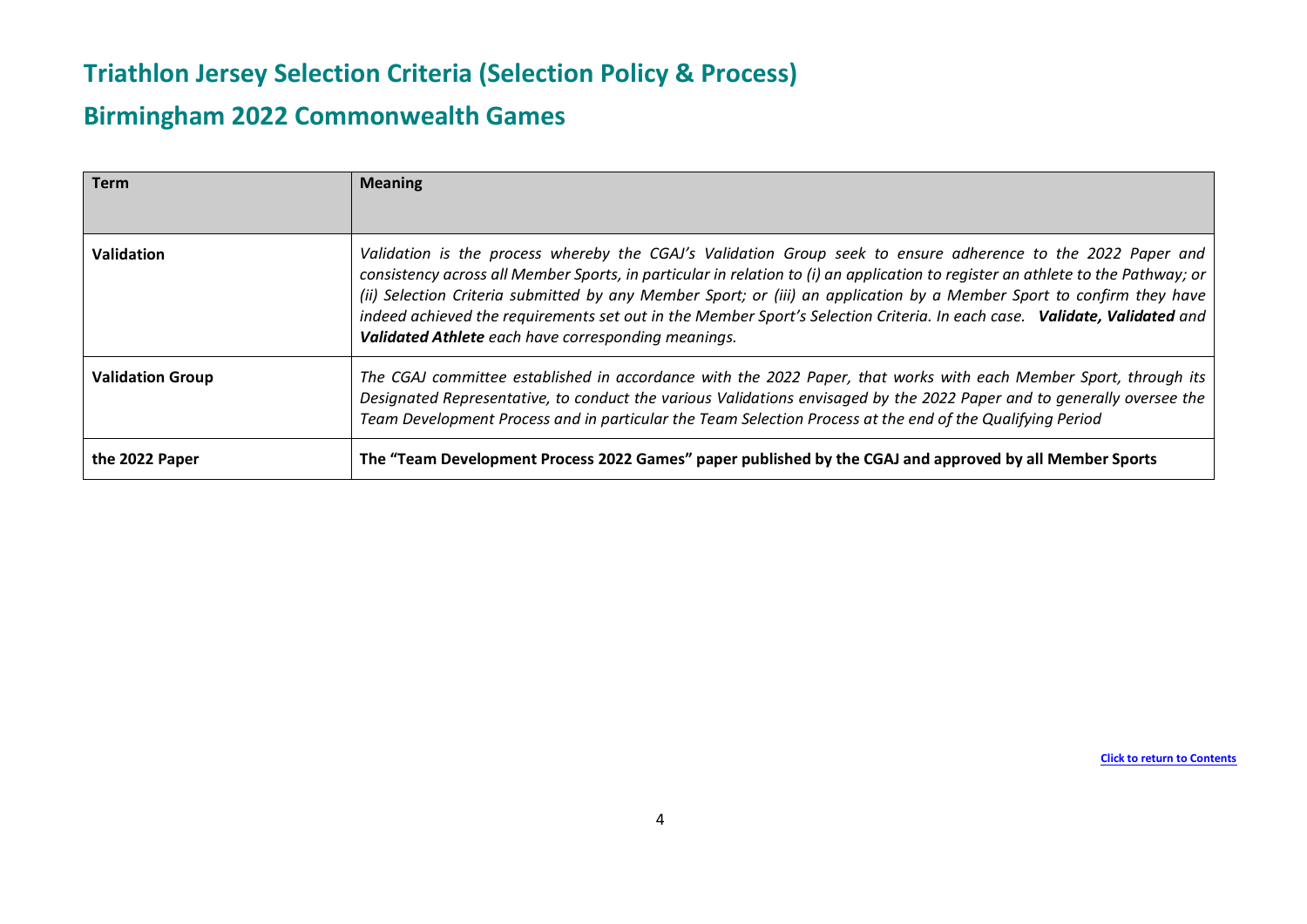### **Birmingham 2022 Commonwealth Games**

#### <span id="page-5-0"></span>**2 BACKGROUND**

- **2.1 The CGAJ has published a paper entitled the "Team Development Process 2022 Games" (the "2022 Paper").**
- **2.2 The 2022 Paper has been agreed by all CGAJ Member Sports including Triathlon Jersey and governs the overall Team Development Process and in particular, the Team Selection Process, for the Jersey Team at the Games.**
- 2.3 The 2022 Paper sets out the key features and core principles of the Team Development Process that will support the selection of the Jersey Team representing the CGAJ at the B2022 Games. The Team Development Process, including in particular, the rules on Athlete Eligibility and the Team Selection Process is subject to any overriding rules and conditions the CGF may impose from time to time.
- **2.4 This Selection Criteria paper in part repeats or summarises information already contained in the 2022 Paper. Whilst every effort has been made to ensure that the information contained herein properly reflects that contained in the 2022 Paper, to the extent that there is any difference or conflict between the information contained in the 2022 Paper and that contained herein, the provisions of the 2022 Paper shall prevail.**
- **2.5 Athletes are recommended to read the 2022 Paper, which can be found on the CGAJ website [https://www.cgaj.org/wp-content/uploads/2016/09/2022-](https://www.cgaj.org/wp-content/uploads/2016/09/2022-Team-Development-Process-Final.pdf) [Team-Development-Process-Final.pdf](https://www.cgaj.org/wp-content/uploads/2016/09/2022-Team-Development-Process-Final.pdf)**
- 2.6 This paper outlines the Triathlon Jersey Selection Criteria (Policy and Process) that will apply in selecting athletes for the Jersey Team at the Games.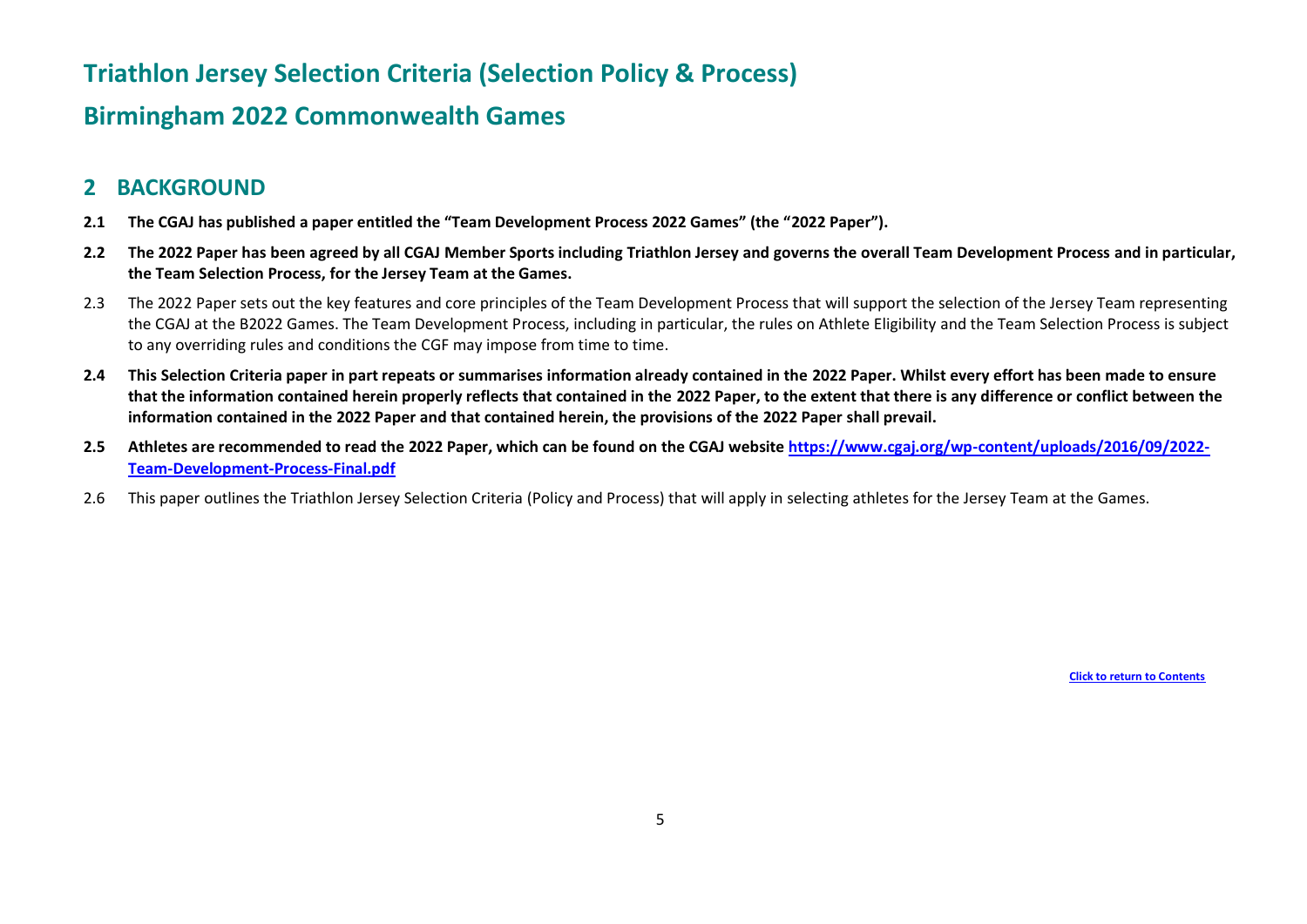# **Birmingham 2022 Commonwealth Games**

### <span id="page-6-0"></span>**3 KEY DATES**

In the table below the lines in black typeface are dates set by the CGAJ in the 2022 Paper and apply to all member sports and the lines in blue typeface are specific to Triathlon Jersey*.*

| <b>Key Team Development Stage</b>                                                                             | Commencement<br>Date | <b>Deadline Date</b> | <b>Notes</b>                                                                                                                                                                                                                                                                                |
|---------------------------------------------------------------------------------------------------------------|----------------------|----------------------|---------------------------------------------------------------------------------------------------------------------------------------------------------------------------------------------------------------------------------------------------------------------------------------------|
| <b>Qualifying Period begins</b>                                                                               | 1 May 2018           | N/A                  | At registration, each athlete wishing to be a Pathway Athlete will be required to<br>provide details of results achieved since 1 May 2018.                                                                                                                                                  |
| Deadline for athlete to declare<br>Pathway<br>commitment<br>to<br>registration                                | Open                 | 30 November 2019     | Athlete may declare a commitment to the Pathway. Selection Committee to agree<br>(or not) the registration of the athlete. The Designated Representative to assist<br>the athlete with the completion of the necessary application documentation                                            |
| athlete<br>must<br>Date<br>appeal<br>decision of Management Team<br>not to register him/her to the<br>Pathway | Open                 | 15 December 2019     | Appeal to be made to the Appeals Panel via the Management Team<br>Appeal to be made by or on behalf of the Athlete in writing no later than 3 days<br>from the date of the Selection Committee decision                                                                                     |
| Application by Triathlon Jersey<br>to register an athlete to the<br>Pathway                                   | Open                 | 31 December 2019     |                                                                                                                                                                                                                                                                                             |
| Late registration of an athlete to<br>the Pathway                                                             | 1 January 2020       | 7 October 2021       | Triathlon Jersey may in certain circumstances apply to Register previously<br>unidentified athletes onto the Pathway.                                                                                                                                                                       |
| Qualifying Period ends                                                                                        | 16 September 2021    | N/A                  |                                                                                                                                                                                                                                                                                             |
| Date by when Triathlon Jersey<br>will agree (or not) to apply for<br><b>Validation of Pathway Athletes</b>    | 1 July 2021          | 18 September 2021    | Triathlon Jersey must apply for Validation of Pathway Athletes by 7 October 2021.<br>This leaves 19 days for an athlete to make an appeal to the Triathlon Jersey<br>Appeals Panel against a decision not to apply for Validation an athlete and for the<br>appeal process to be completed. |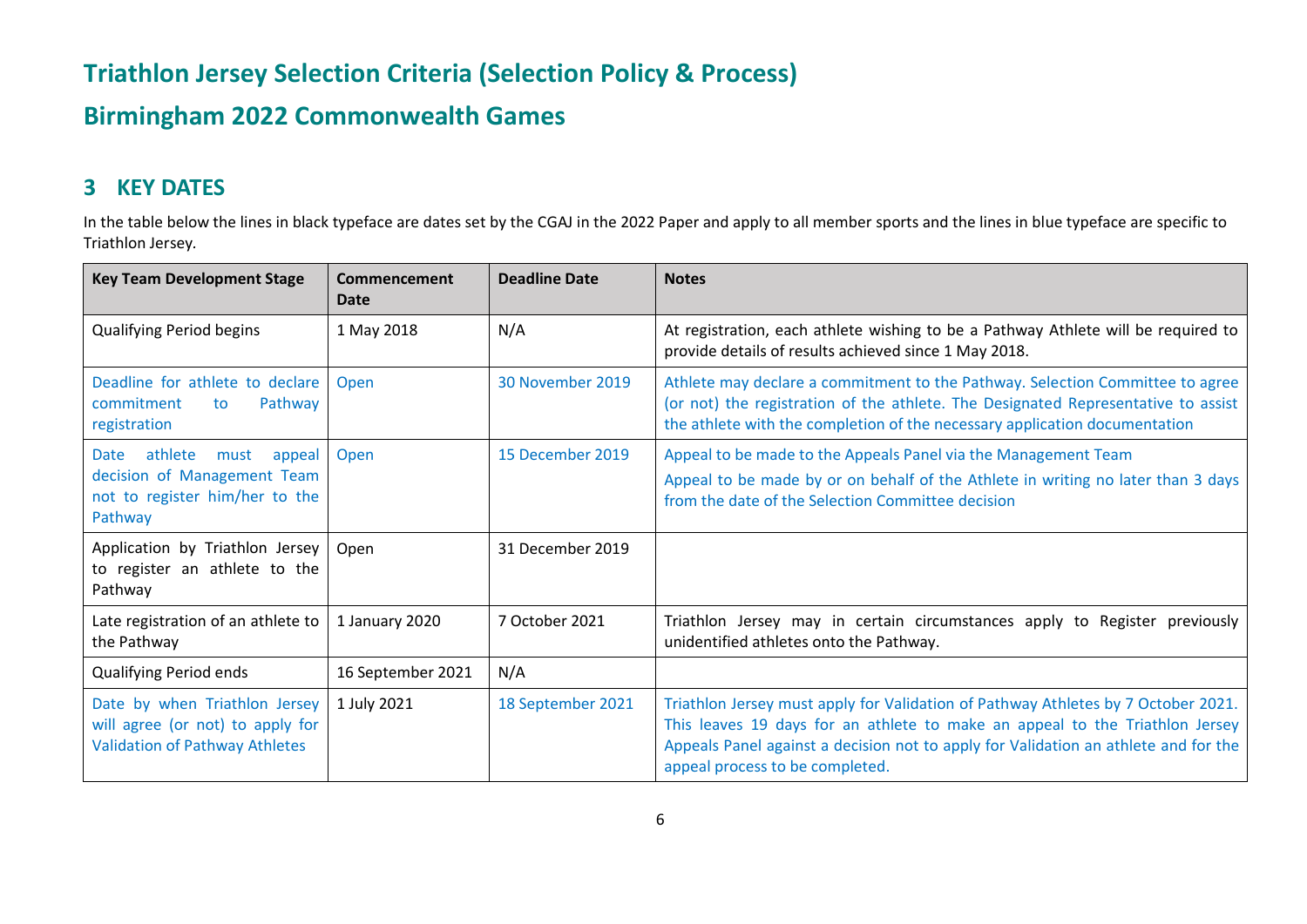# **Birmingham 2022 Commonwealth Games**

| <b>Key Team Development Stage</b>                                                                              | Commencement<br><b>Date</b>  | <b>Deadline Date</b> | <b>Notes</b>                                                                                                                                                                                                                                                  |
|----------------------------------------------------------------------------------------------------------------|------------------------------|----------------------|---------------------------------------------------------------------------------------------------------------------------------------------------------------------------------------------------------------------------------------------------------------|
| which a<br>Pathway<br><b>Date</b><br>bv<br>Athlete must appeal a decision<br>not to apply for their Validation | 4 July 2021                  | 21 September 2021    | Note the 3-day deadline to initiate the appeal – See Section 7 a).                                                                                                                                                                                            |
| Application by Triathlon Jersey<br>for Validation<br>of Pathway<br>Athletes                                    | 1 July 2021                  | 7 October 2021       | Triathlon Jersey must make its application for Validation of Pathway Athlete within<br>this timeframe.                                                                                                                                                        |
| Last date for Validation Group to<br>validate a Pathway Athlete                                                |                              | 21 October 2021      | This allows two weeks from the latest date for an application for athlete Validation<br>to be made by Triathlon Jersey, for the Validation Group decide.                                                                                                      |
| Triathlon Jersey may appeal<br>declined Validation                                                             | N/A See Notes                | N/A See Notes        | If the Validation Group decline to Validate an athlete Triathlon Jersey must initiate<br>any appeal it decides to make within 3 days of notification of the Validation<br>Group's decision and confirm its appeal within a further 7 days - See Section 7 b). |
| <b>Triathlon Jersey Nominations for</b><br>Selection and Athlete Rankings<br>finalised                         | 9 November 2021              | 15 November 2021     | Triathlon Jersey will decide which of its Validated Athletes it will Nominate for<br>Selection, also deciding the Athlete Ranking they will give each Nominated athlete,<br>before notifying the athlete of their decision.                                   |
| Appeal against declined<br><b>Nomination for Selection</b>                                                     | 16 November 2021             | 3 December 2021      | A Validated Athlete may appeal to Triathlon Jersey if they decline to Nominate the<br>Validated Athlete for Selection. Appeal to be made by or on behalf of the Athlete<br>in writing no later than 3 days from the date of the Selection Committee decision. |
| Validated<br>Nomination<br>of<br>athletes<br>for<br>selection<br>by<br><b>Triathlon Jersey</b>                 | 9 November 2021              | 7 December 2021      | Triathlon Jersey submit their final list of Validated athletes that they are<br>Nominating for Selection together with their Athlete Ranking to the Validation<br>Group                                                                                       |
| Provisional Team Selection by<br><b>Validation Group</b>                                                       | 18<br>By<br>December<br>2021 |                      | Provisional Team Selection will only be made once the outcome of the Athlete<br>Validation process is known including completion of any related appeals.                                                                                                      |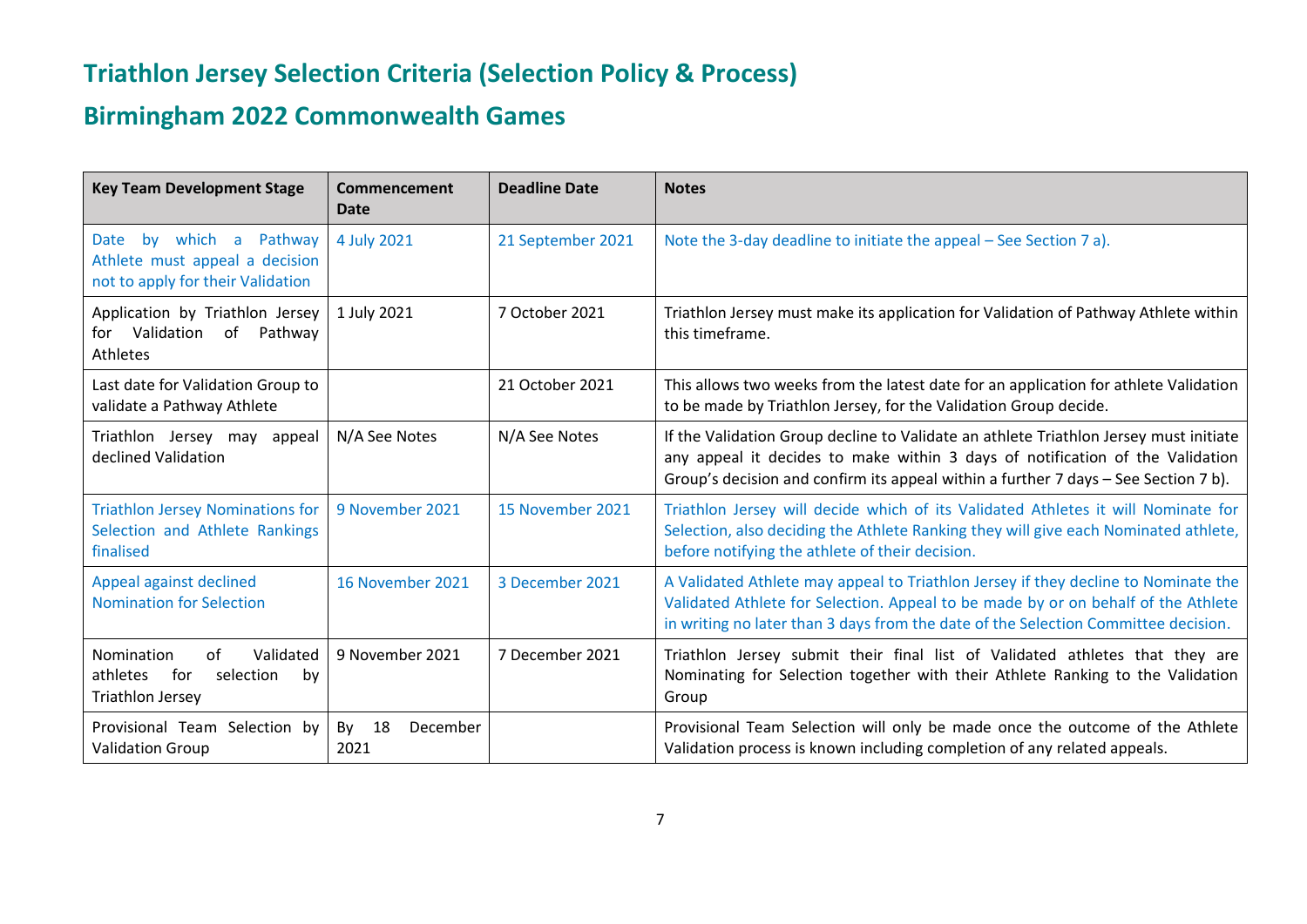# **Birmingham 2022 Commonwealth Games**

| <b>Key Team Development Stage</b>                                                         | Commencement<br>Date | Deadline Date | <b>Notes</b>                                                                                                                                                                                                                                                        |
|-------------------------------------------------------------------------------------------|----------------------|---------------|---------------------------------------------------------------------------------------------------------------------------------------------------------------------------------------------------------------------------------------------------------------------|
| Triathlon Jersey may appeal a<br>declined Provisional Selection of<br>a Nominated Athlete | N/A See Notes        | N/A See Notes | If the Validation Group decline to Provisionally Select a Nominated Athlete<br>Triathlon Jersey must initiate any appeal it decides to make, within 3 days of<br>notification of the Validation Group's decision and confirm its appeal within a<br>further 7 days. |
| Validation<br>Final Selection by<br>Group                                                 | By 29 January 2022   |               | Final Team Selection will only be made once the outcome of the Provisional Team<br>Selection process is known including completion of any related appeals.                                                                                                          |
| Announcement of Jersey Team                                                               | By 30 January 2022   |               |                                                                                                                                                                                                                                                                     |
| <b>Opening Ceremony B2022</b>                                                             | 27 July 2022         |               |                                                                                                                                                                                                                                                                     |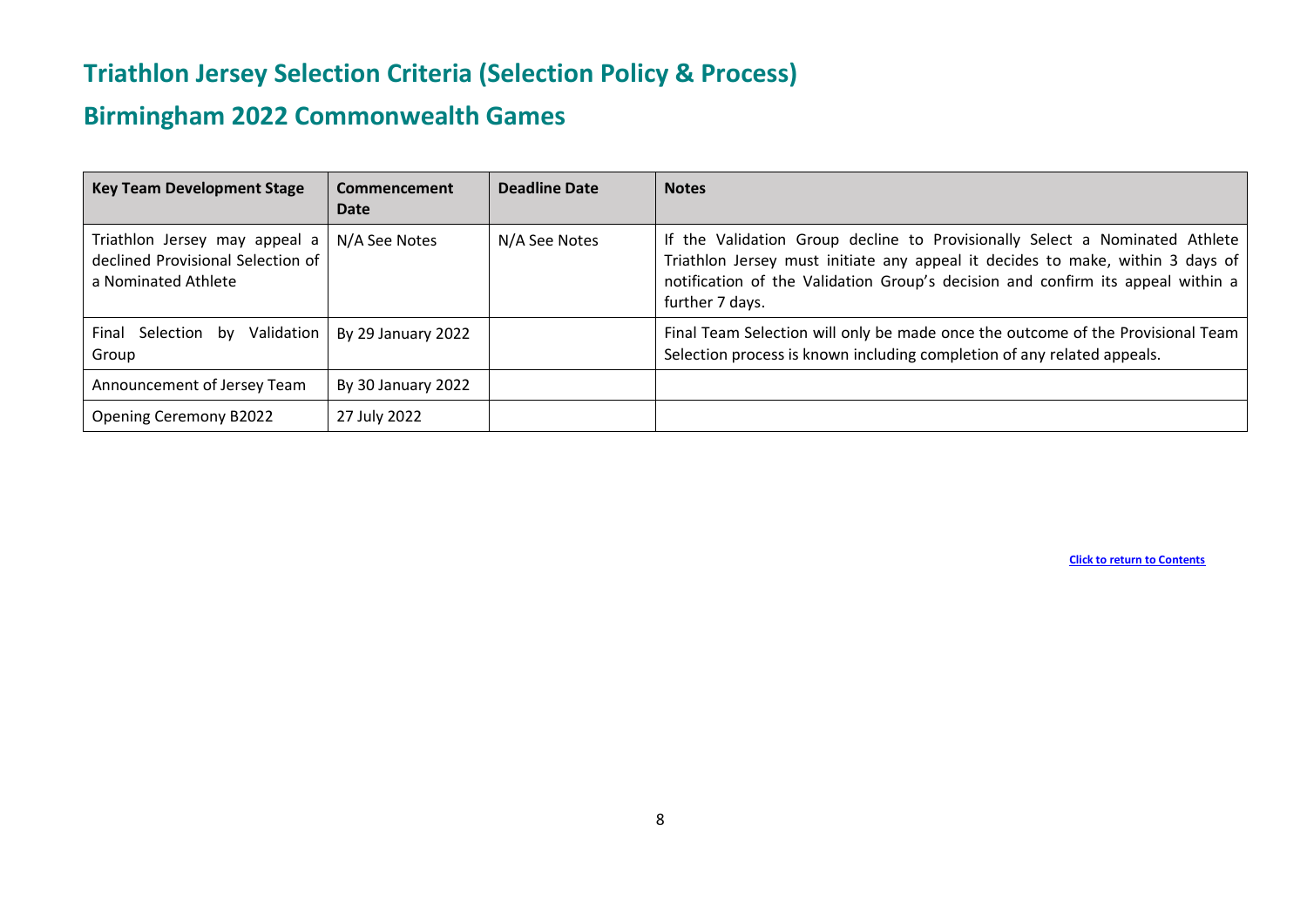#### **Birmingham 2022 Commonwealth Games**

#### <span id="page-9-0"></span>**4 ELIGIBILITY**

- 4.1 In order to be eligible to compete in the Games as a member of the Jersey Team an athlete must be the holder of a British passport; and
- 4.2 An athlete will be eligible to participate as a member of the Jersey Team at the Games if he/she meets any one of the following criteria :-
	- 4.2.1 He/she is born in Jersey; or
	- 4.2.2 He/she has a parent that was born in Jersey; or
	- 4.2.3 He/she is resident in Jersey and has represented Jersey on the last occasion that he/she participated in the Games.
- 4.3 If none of the criteria set out in 4.2 above apply, an athlete may also be eligible to participate as a member of the Jersey Team at the Games if :-
	- 4.3.1 He/she has resided in Jersey for a continuous period of at least 5 years (counted back from the date of the Opening Ceremony of the Games) and has qualified residential status in accordance the island's housing regulations; or
	- 4.3.2 He/she falls outside these housing regulations but has otherwise resided in the Jersey lawfully as a lodger or licensee for a continuous period of at least 5 years (counted back from the date of the Opening Ceremony of the Games);

and in either case:

- 4.3.3 He/she has met any requirements to seek dispensation from the CGF or the relevant national bodies
- 4.4 Where an athlete is seeking to rely upon the provisions of Section 5.3 above to claim eligibility to compete for the Jersey team, we recommend that they discuss the matter with their Designated Representative as early as possible. The process is can be complex and lengthy so do not leave it to the last minute.

#### **[Click to return to Contents](#page-1-0)**

#### <span id="page-9-1"></span>**5 TEAM SELECTION PROCESS**

#### **5.1 "No Guarantee of Selection"**

5.1.1 The CGF will impose a maximum number of athletes that may be selected for the Jersey Team at the Games. The exact number of athletes is as yet unknown but is expected to be unchanged from the 2018 Games i.e. maximum team size of 33 athletes, with no specific allocation between sports.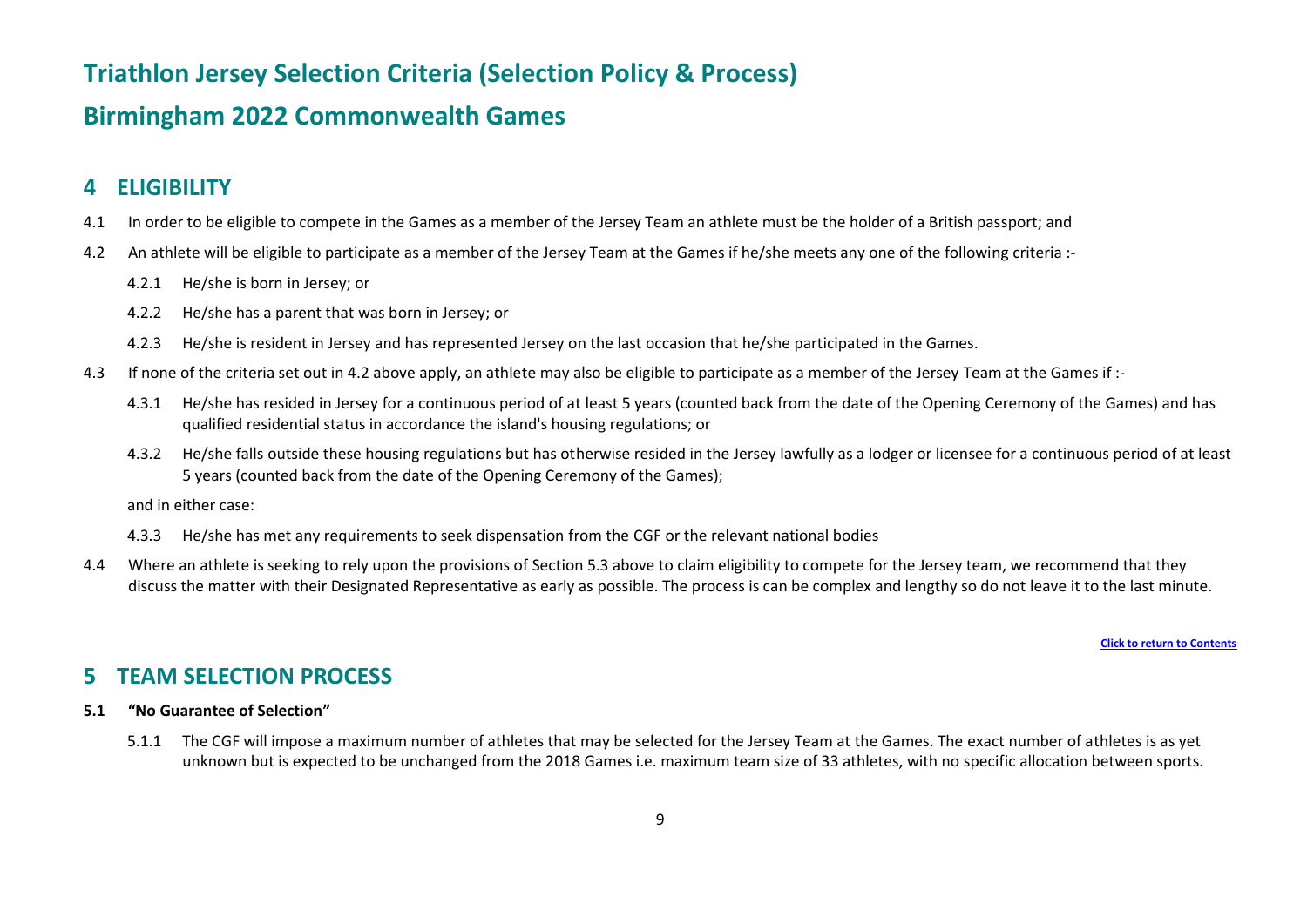#### **Birmingham 2022 Commonwealth Games**

This complicates the Team Selection Process and means that the CGAJ cannot guarantee that any athlete has been selected until the Final Selection Process is complete.

- 5.1.2 Whether an athlete believes they have met their KPI requirement for selection, or if they have been Validated or even if they have been Provisionally Selected, they cannot be certain of selection. Athletes are strongly urged not to talk to the media including posting on social media, about selection prospects in any of these circumstances.
- 5.2 The process for any athlete to achieve selection for the Jersey Team is as follows:
	- 5.2.1 Registration as a Pathway Athlete
	- 5.2.2 Meet the requirements of the Triathlon Jersey Selection Criteria
	- 5.2.3 Athlete Application for Validation
	- 5.2.4 Athlete Nomination for Selection
	- 5.2.5 Provisional Selection
	- 5.2.6 Final Selection

#### **5.3 Registration as a Pathway Athlete**

- 5.3.1 Triathlon Jersey may apply to register any of their athletes who wish to be considered for selection for the Jersey Team and who are eligible to compete for the Jersey Team at the Games, as Pathway Athletes at any time during 2019 and in any event no later than December 31, 2019. Should you wish to be considered as a Pathway Athlete please contact the Designated Representative. The Triathlon Jersey will decide whether to support your application to the CGAJ Validation Group to be registered as a Pathway Athlete. Assuming the Triathlon Jersey supports your application to register onto the Pathway, the Designated Representative will guide you through the application process, which should be completed and submitted to the Validation Group before 31 December 2019.
- 5.3.2 An athlete, whose application for registration has not been made by 31 December 2019 without reasonable cause, shall be ineligible for registration to the Pathway and consequently also Validation or Selection.
- 5.3.3 The Validation Group may decide to decline an application to register an athlete to the Pathway. Upon being notified of such decision, Triathlon Jersey (but not the athlete personally) has the right to appeal against the decision to the CGAJ Appeals Panel in accordance with the CGAJ Appeals Process – See Section 7 b).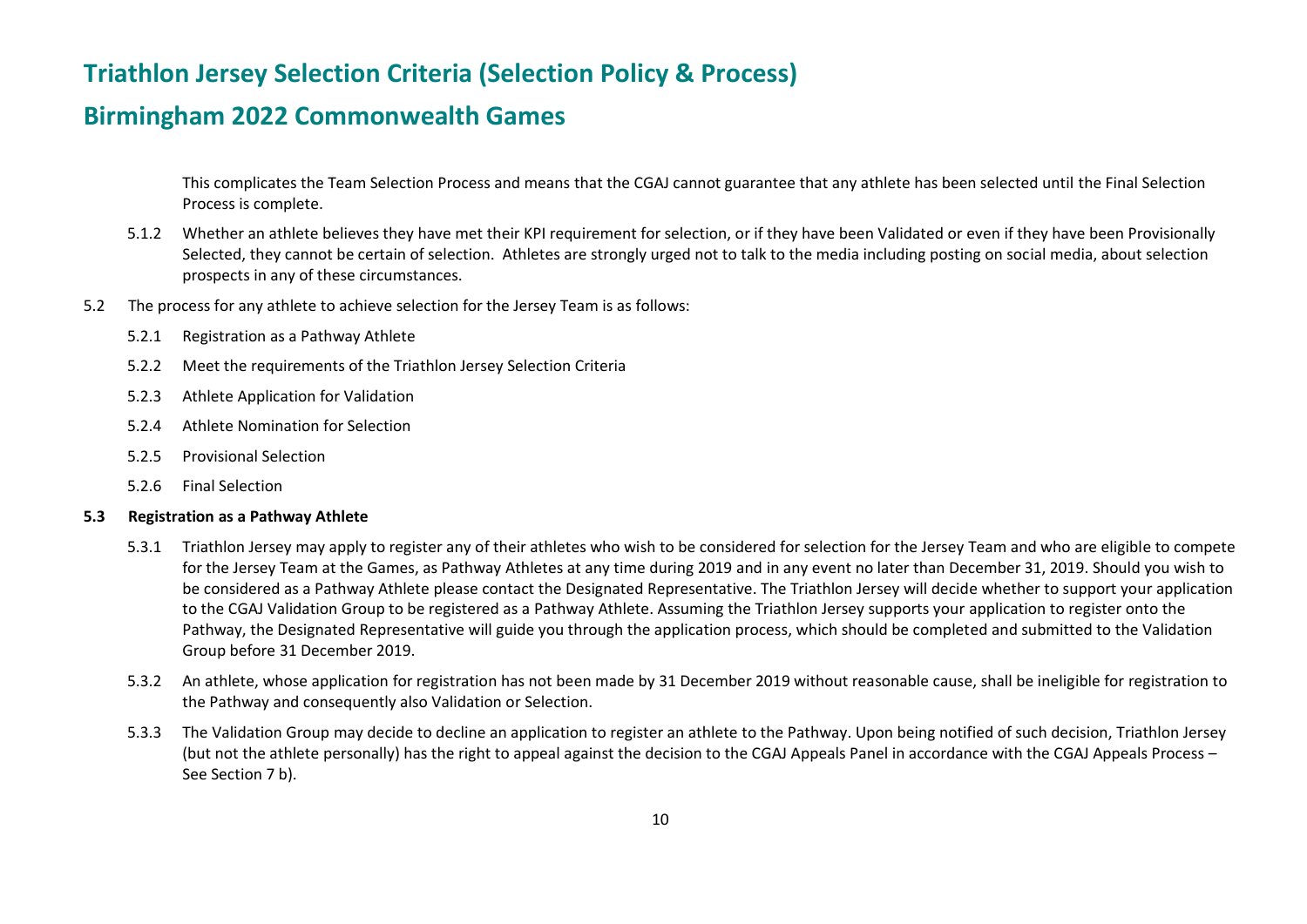#### **Birmingham 2022 Commonwealth Games**

5.3.4 If an athlete, who was unknown to Triathlon Jersey as at 31 December 2019 is subsequently identified during the Qualifying Period and who is considered by Triathlon Jersey to have the potential to achieve the Selection Criteria, the Validation Group shall have power to accept a late registration of the athlete to the Pathway, provided it is made promptly upon such athlete becoming known to Triathlon Jersey, making such conditions on such late registration as it sees fit in the circumstances. Any such late application must be made no later than 7 October 2021.

#### **5.4 Meet the requirements of the Triathlon Jersey Selection Criteria**

- 5.4.1 The Selection Criteria of Triathlon Jersey are set out in this paper specifically in the Schedules in Sections 8 onwards.
- 5.4.2 The Selection Criteria have been Validated by the Validation Group as having been prepared on a basis that meets the requirements of the 2022 Paper with the intention of setting a consistent performance level with the Selection Criteria of other Member Sports.
- 5.4.3 Key Performance Indicators (KPIs) have been established at a level that are designed such that, if the same levels of performance are achieved at the Games, they will give the athlete a reasonable prospect of achieving a position in the top half of the field in their event at the Games.
- 5.4.4 The KPIs are not an absolute qualifying standard, they are intended to set an aspirational performance target. Athletes should aim to beat or come as close as possible to the KPIs in top quality competition against other elite level athletes. Even if an athlete does not quite meet the KPI they may still be selected provided they demonstrate a consistent commitment to high level competition and a developing progression of performances over the Qualifying Period.
- 5.4.5 It is not enough to achieve a KPI once and then stop! If an athlete achieves a KPI performance once, they should continue to train and compete and strive to achieve more and better performances. Athletes should note that they are not only competing for a Jersey Team place against other athletes in their own sport but, because of the cap on Team size imposed by the CGF, they are also competing against athletes in other sports. All athletes should strive to improve their performance levels throughout the Qualifying Period, meeting and beating or coming as close as possible to their KPIs and as often as possible.
- 5.4.6 Whilst Team Selection will ultimately be finalised through the CGAJ Team Selection Process by the Validation Group, it is the duty of Triathlon Jersey to ensure that when it Nominates an Athlete for Validation or Selection, it can show that they have adhered to the process outlined in this Selection Criteria paper. An athlete's Nomination for Selection will be at the full discretion of the Selection Committee and based solely on their performances during the Qualifying Period relative to the KPIs set out in this paper.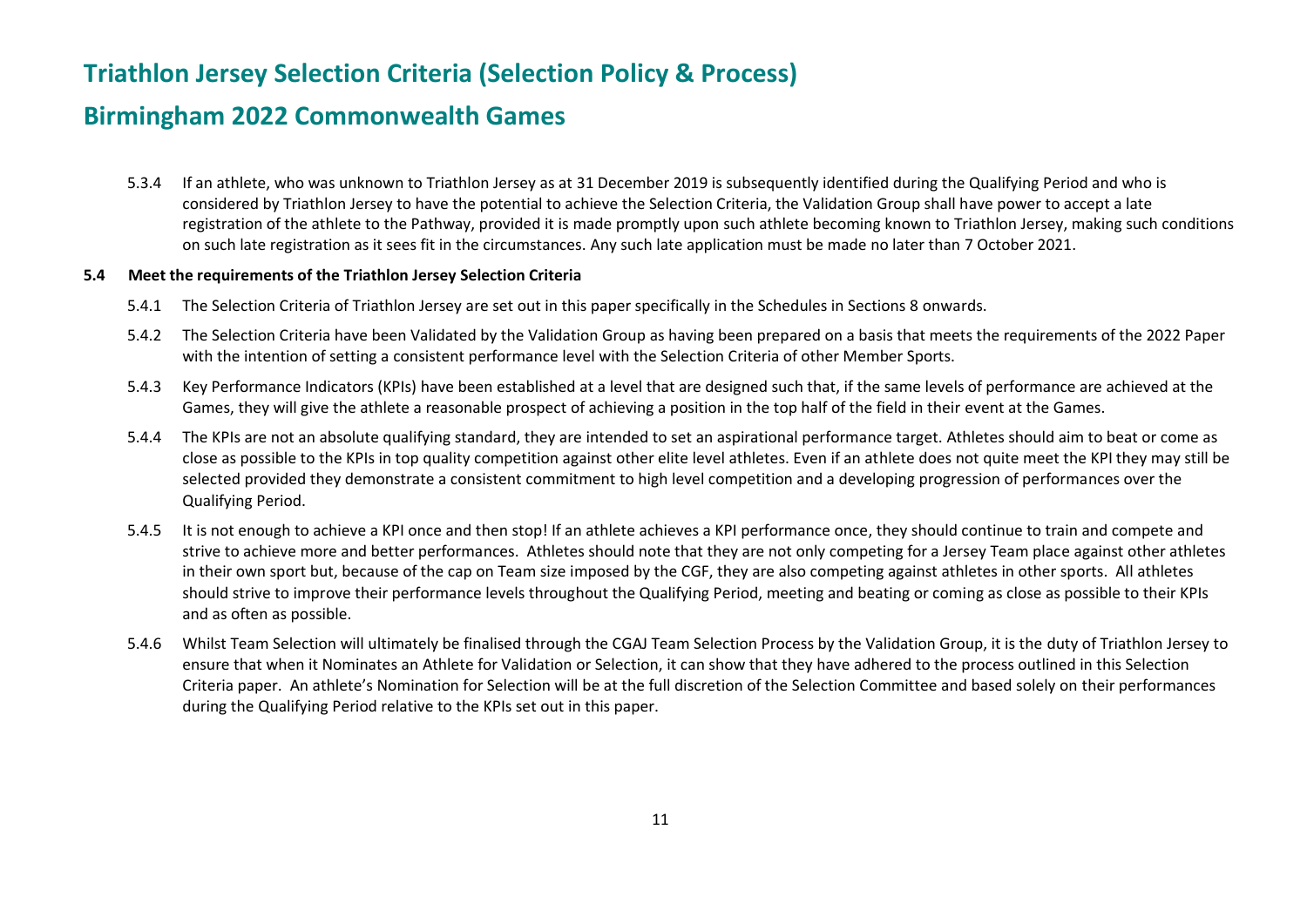#### **Birmingham 2022 Commonwealth Games**

#### **5.5 Athlete Application for Validation**

- 5.5.1 Once, in the opinion of the Triathlon Jersey an athlete has met the requirements of its Selection Criteria, Triathlon Jersey will apply to the Validation Group, for Validation of that athlete having met the Selection Criteria. Triathlon Jersey may make applications for more athletes for an event than there are places available to the Jersey Team in the Games at that event (although ultimately only the maximum permitted number of athletes for that event will be selected).
- 5.5.2 In notifying its athletes of its decision i.e. whether or not to apply for an athlete's Validation, and where the decision is not to apply for Athlete Validation in a particular case, Triathlon Jersey will allow time for the particular athlete to make an appeal to Triathlon Jersey Appeal Panel against the decision, if they wish to do so and so that such appeal may be completed before the deadline for submitting its application(s) for Athlete Validation to the Validation Group. See Triathlon Jersey Appeals Process in Section 7 a).
- 5.5.3 Triathlon Jersey applications for athletes to be Validated by the Validation Group must be submitted between 1 July 2021 and 7 October 2021.
- 5.5.4 Exceptionally Triathlon Jersey may apply to the Validation Group to Validate an athlete where, in their opinion, the athlete has not quite progressed sufficiently towards the prescribed Key Performance Indicators but has demonstrated development potential, progression and commitment to preparation over the Qualifying Period and has a reasonable prospect of attaining the performance levels set out in the Selection Criteria by the time of the Games.
- 5.5.5 Exceptionally Triathlon Jersey may apply to the Validation Group to validate an athlete conditionally in circumstances where an athlete has not quite met the requirements of the Selection Criteria, but, in the opinion of Triathlon Jersey, has the potential to do so in competitions to be held prior to the final date for submission of athlete Nominations for Selection. Such conditional Validation shall be made subject to the athlete satisfying such conditions as may be determined by Triathlon Jersey and agreed by the Validation Group, provided that such conditions must be satisfied prior to the latest date for submission of athlete Nominations for Selection.
- 5.5.6 In any other circumstances, if Triathlon Jersey is not satisfied that the athlete has met the requirements of its Selection Criteria, it shall not apply for Validation of that athlete.
- 5.5.7 Achieving Validation does not guarantee Final Selection for the Jersey Team.

#### **5.6 Athlete Nomination for Selection**

5.6.1 Once an athlete has been Validated by the Validation Group, Triathlon Jersey may Nominate a Validated Athlete for Selection for the Jersey Team. Such Nomination must be submitted no later than 7 December 2021.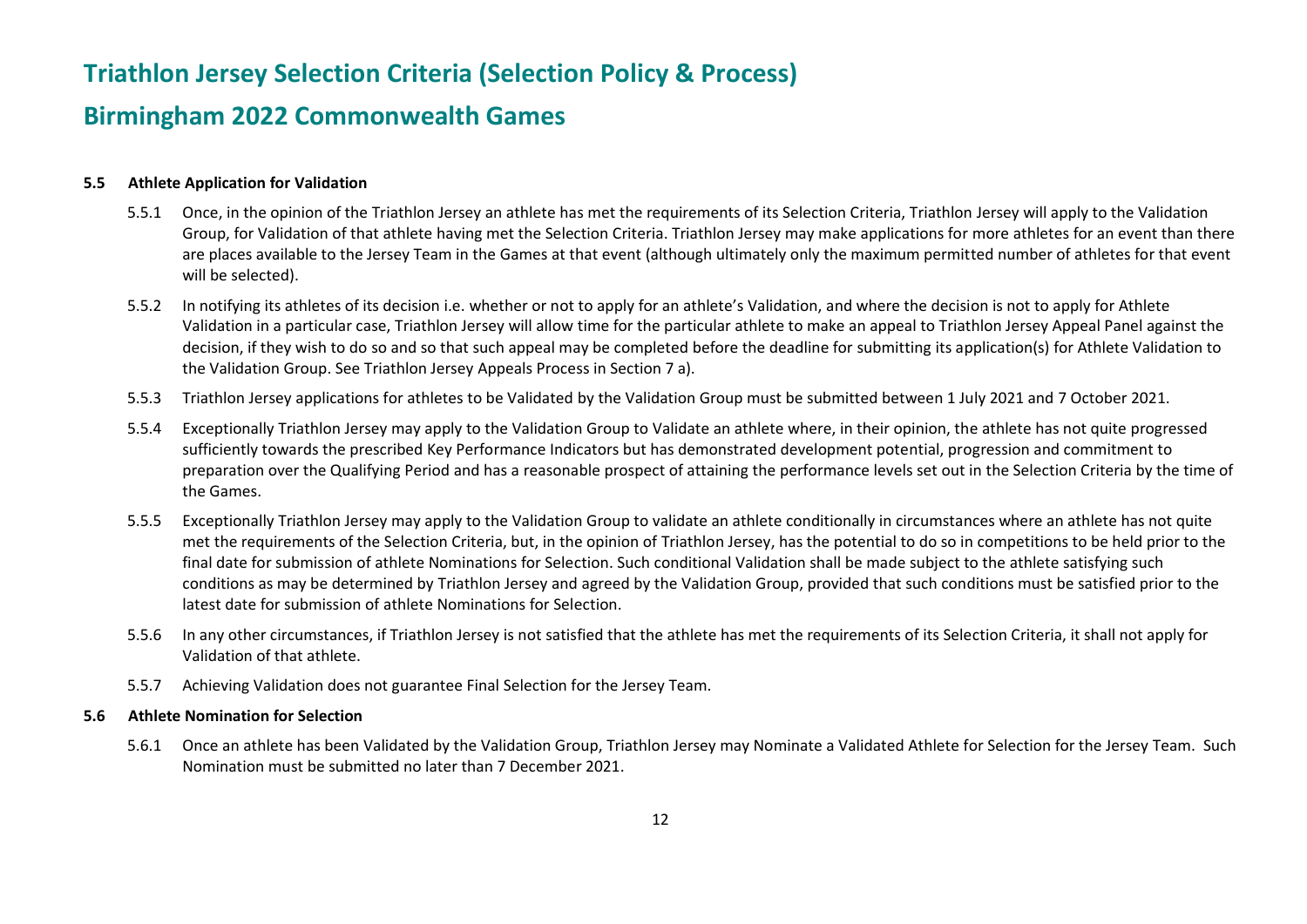#### **Birmingham 2022 Commonwealth Games**

- 5.6.2 In notifying its athletes of its decision i.e. whether or not to Nominate Athletes for Selection, and where the decision is not to apply for Athlete Validation in a particular case, Triathlon Jersey will allow time for any athlete that wishes to do so, to make an appeal to Triathlon Jersey Appeal Panel. Such appeal will need to be completed before the deadline for submitting Nominations for Athlete Selection to the Validation Group. See Triathlon Jersey Appeals Process in Section 7 a).
- 5.6.3 Please note that in making its Nomination(s) for selection, Triathlon Jersey shall rank all the Validated athletes they are nominating, in the order that they would select them for the Games ("Athlete Ranking"). This Athlete Ranking is also a matter that can be subject to appeal and the same rules on timing as above apply.
- 5.6.4 Achieving Nomination for Selection does not guarantee Final Selection for the Jersey Team.

#### **5.7 Provisional Selection**

- 5.7.1 The Validation Group shall Provisionally Select Validated athletes for Triathlon Jersey from the Nominations for Selection provided by Triathlon Jersey.
- 5.7.2 Where there is the same number, or fewer, Validated athletes that are Nominated for Selection than there are places available to the Jersey Team for the events then Provisional Selection will normally be fairly straightforward i.e. the Validated athlete(s) for each event are likely to be Provisionally Selected subject only to considerations regarding the maximum overall size of the Jersey Team.
- 5.7.3 However where there are more Validated athletes Nominated for Selection for an event than there are places available to the Jersey Team for the event, the Validation Group will make the Provisional Selection of athlete(s) from the Validated athletes Nominated for Selection for the event, using as guidance, the Athlete Ranking provided by Triathlon Jersey.
- 5.7.4 An athlete who has been conditionally Validated, may be Nominated for Selection and may be Provisionally Selected but shall nonetheless still be subject to the conditions imposed by the Validation Group as a conditionally Validated Athlete, unless the Validation Group determines otherwise.
- 5.7.5 The Validation Group may select reserves for the Jersey Team from those Validated Athletes Nominated for Selection but not Provisionally Selected.
- 5.7.6 Achieving Provisional Selection does not guarantee Final Selection for the Jersey Team.
- 5.7.7 A decision by the Validation Group not to Provisionally Select a Validated athlete is potentially subject to appeal by the Member Sport under the CGAJ's appeals process. See Section 7 b).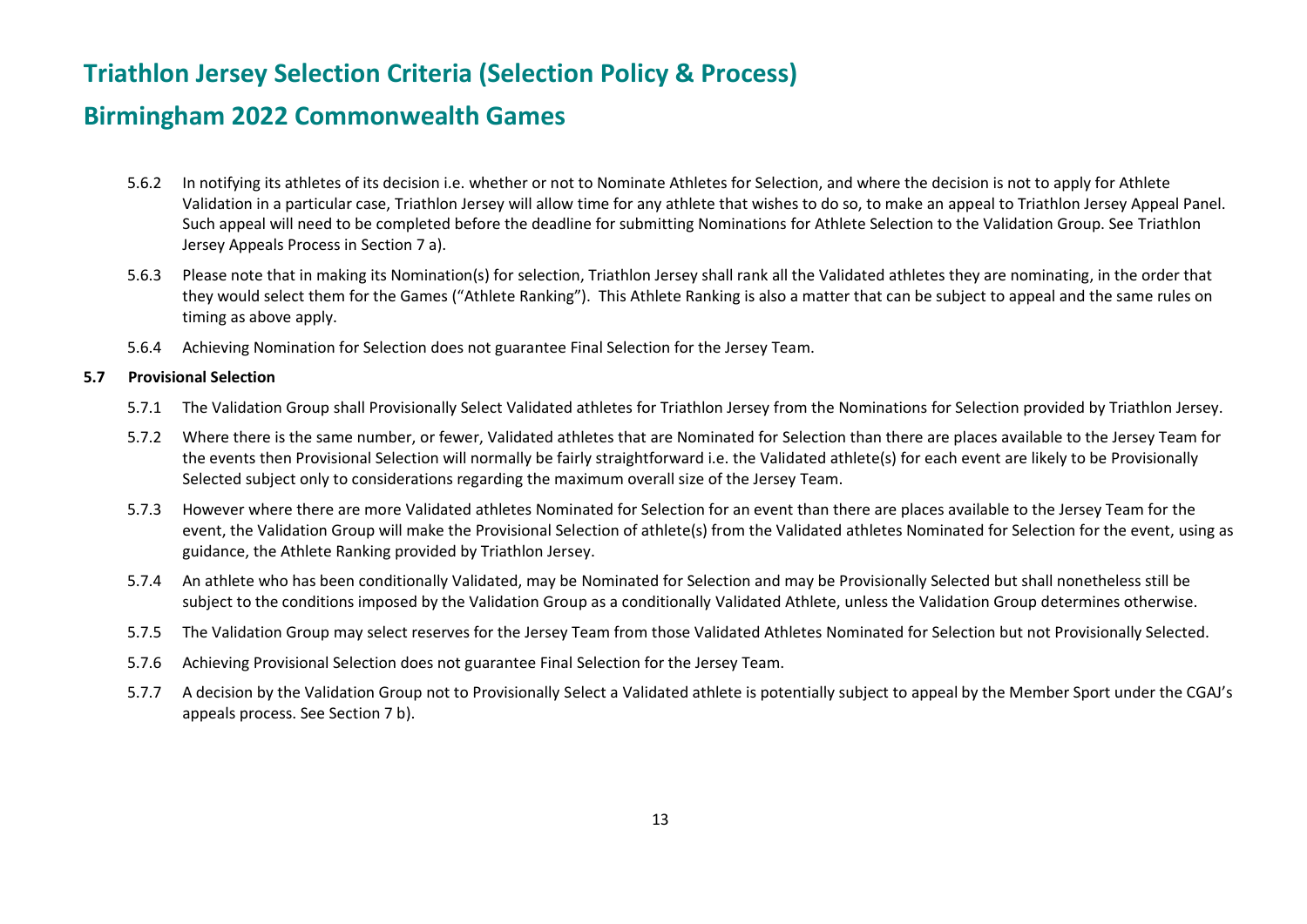#### **Birmingham 2022 Commonwealth Games**

#### **5.8 Final Selection**

- 5.8.1 Final Selection of the Jersey Team by the Validation Group will only be made after the determination of any and all Member Sports appeals made in respect of Provisional Selection (or the time for making such appeals has expired).
- 5.8.2 If, immediately following the Provisional Selection stage, the aggregate of the number of Provisionally Selected Athletes (for all Member Sports) plus the number of Validated Athletes that were Nominated for Selection but who were not Provisionally Selected for the Jersey Team (for all Member Sports) is equal to or less than the maximum team size (assumed to be 33 athletes unless otherwise advised), then those Provisionally Selected athletes shall automatically become the Finally Selected Athletes to represent the Jersey Team.
- 5.8.3 Any Validated Athlete that was Nominated for Selection but was not originally Provisionally Selected, but where their Member Sport has been successful in appealing against this decision and, on review, the Validation Group reverse their original decision, will also become Provisionally Selected and shall also automatically become a Finally Selected Athlete and part of the Jersey Team in accordance with the preceding paragraph.
- 5.8.4 If, immediately following the Provisional Selection stage, and after any appeals from any Member Sports against any Validation Group decisions not to Provisionally Select any Validated Athletes that were Nominated for Selection, have been completed or the time for any such appeals has expired, the number of Provisionally Selected Athletes is greater than the maximum team size, then the Validation Group will liaise with the CGF Games Organisers in an effort to have the maximum size of the Jersey Team increased to accommodate the excess of Provisionally Selected athletes over the maximum team size.
- 5.8.5 If no such increase in the maximum team size is possible (and for the avoidance of doubt no such increase can be guaranteed) or the available increase is insufficient to accommodate all Provisionally Selected Athletes, the Validation Group shall undertake a further Final Selection of a number of Provisionally Selected Athletes for all Member Sports up to the maximum team size (or such higher number as may be negotiated with the CGF Games Organisers). Regrettably unless the CGF agree to increase the team size to accommodate all Provisionally Selected athletes, this does mean that one or more Provisionally Selected Athletes will not be Finally Selected.
- 5.8.6 The Validation Group shall determine this Final Selection, in such manner and taking into account such information as may be available to it, including through such further consultation with the Member Sports, it sees fit and any and all other factors that it considers relevant.
- 5.8.7 The Validation Group may select reserves for the Jersey Team from those athletes Provisionally selected but not Finally Selected.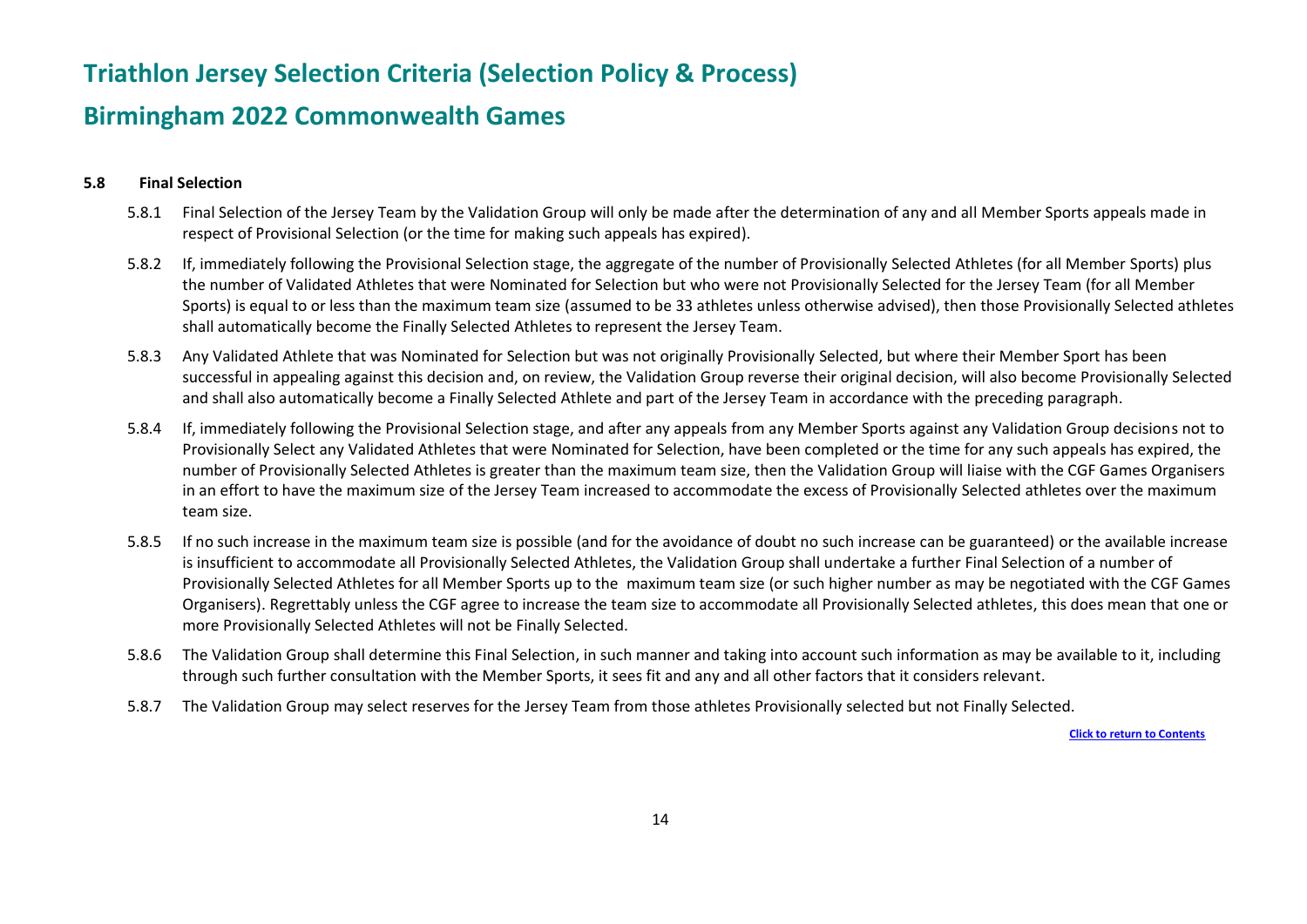### **Birmingham 2022 Commonwealth Games**

#### <span id="page-15-0"></span>**6 ATHLETE NOTIFICATIONS**

The Validation Group will make the following notifications at the various stages of the Team Selection Process:

- 6.1 After Validation, Triathlon Jersey will be notified whether or not each of the athletes it has applied for Validation have been Validated and Triathlon Jersey may immediately notify the athletes for whom they applied for Validation, of the outcome
- 6.2 After Provisional Selection, Triathlon Jersey and each athlete they Nominated for Selection will be notified whether or not the athletes that were Nominated for selection have been Provisionally Selected.
- 6.3 Where the numbers are such that no Final Selection process is needed and the Provisionally Selected Athletes automatically become Finally Selected Athletes, Triathlon Jersey and the athletes will be notified accordingly.
- 6.4 Where Triathlon Jersey appeals against a decision not to Provisionally Select an athlete who was Nominated for Selection, Triathlon Jersey and the athlete will be notified of the final outcome of the appeal and the further review by the Validation Group, if any is needed, on completion of the appeal process.
- 6.5 Where the numbers are such that a Final Selection process was needed and has been completed has been completed Triathlon Jersey and all Provisionally Selected Athletes will be notified that either:
	- 6.5.1 the previous notification given to them that they are "Provisionally Selected" is confirmed and they are now "Finally Selected" and they form part of the Finally Selected Jersey Team; or
	- 6.5.2 the previous notification given to them that they are "Provisionally Selected" is regrettably not confirmed and following "Final Selection" they have not been selected for the Jersey Team.
- 6.6 All athlete notifications are confidential to the athlete and Triathlon Jersey and should not be communicated to any third party including but not limited to the media (including posting on social media) unless and until any related Public Team Announcement is made which should be within a day or so of the athlete notification.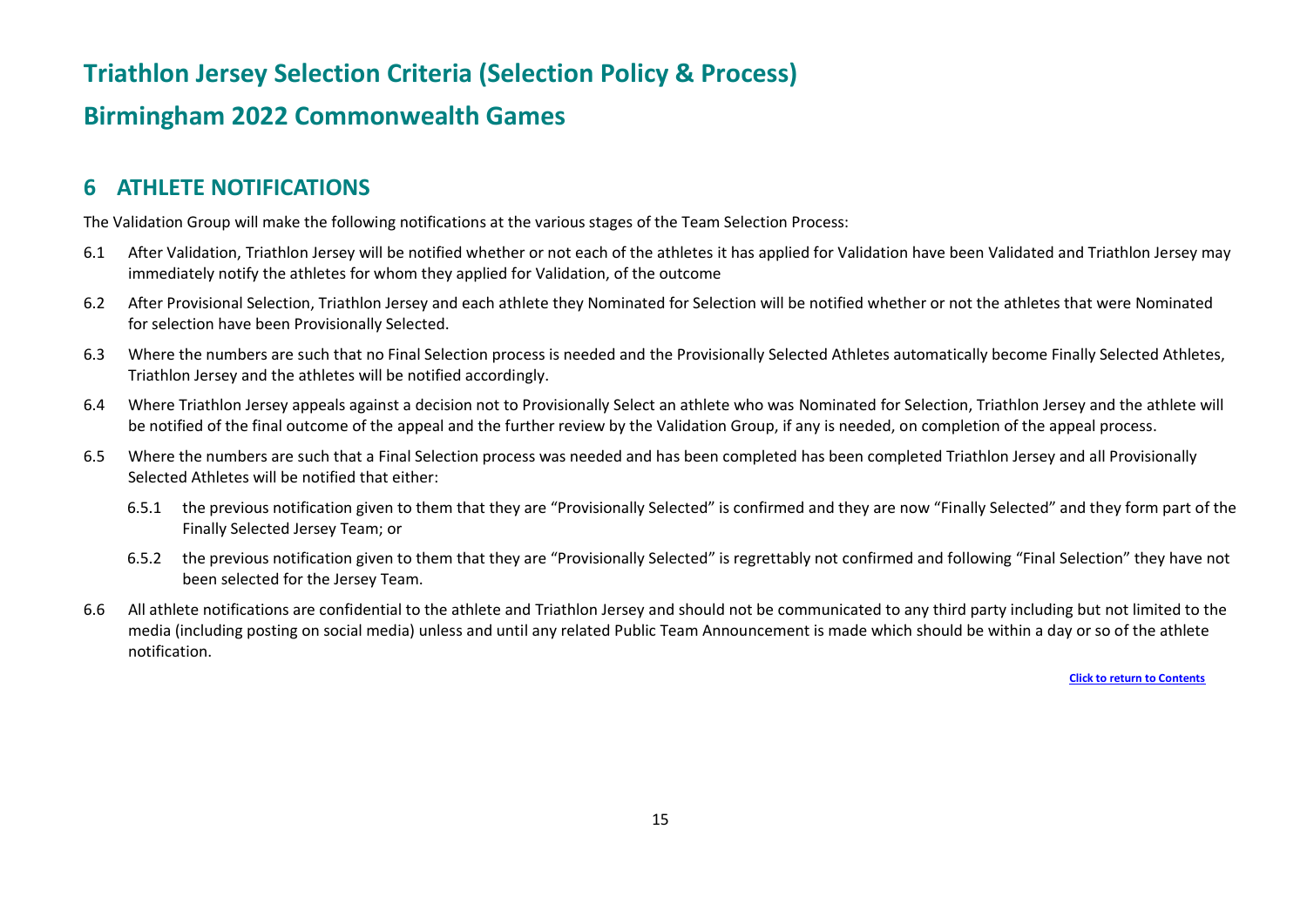#### **Birmingham 2022 Commonwealth Games**

#### <span id="page-16-0"></span>**7 APPEALS PROCESSES**

#### <span id="page-16-1"></span>**a) TRIATHLON JERSEY APPEALS PROCESS**

- 7.1 The following process has been adopted by Jersey Triathlon for the consideration of any appeal made by or on behalf of any athlete against decisions taken by its Selection Committee. Note the following Jersey Triathlon Appeals Process is separate and distinct from the CGAJ Appeals Process which is also briefly described below.
- 7.2 Jersey Triathlon will appoint the Jersey Triathlon Appeals Panel, which shall normally comprise three persons, one of whom may be an external appointee as Chairman. These individuals will not include members of the Selection Committee.
- 7.3 The Jersey Triathlon Appeals Panel may meet to hear appeals brought by an athlete requesting that the Jersey Triathlon Appeals Panel review any decision of the Selection Committee made pursuant to this Selection Criteria, Policy and Process, including but not limited to:
	- 7.3.1 A decision not to register an athlete for the Pathway
	- 7.3.2 A decision not to apply for an athlete's Validation
	- 7.3.3 A decision not to Nominate an athlete for Selection
	- 7.3.4 A decision on the ranking of an athlete in the Athlete Ranking made upon the Selection Committee deciding upon its Nominations for Selection
- 7.4 The athlete (which for this purpose includes the athlete's parents and/or coach) is required to lodge an appeal in writing no later than 3 days from the date of the Selection Committee decision, setting out in full detail the basis upon which they wish to appeal against the decision of the Selection Committee. The appeal should be accompanied by any supporting documents ("Notice of Appeal"). The Notice of Appeal should be forwarded to the Team Manager.
- 7.5 The Team Manager will immediately forward copies of the Notice of Appeal to all members of the Selection Committee in order that they have the opportunity to comment upon the points made in the Notice of Appeal. The Selection Committee to be invited to forward to the Team Manager responses in writing within 3 working days.
- 7.6 The written responses of the Selection Committee (if any) to be immediately forwarded by the Team Manager to members of the Appeals Panel.
- 7.7 The athlete to be provided a copy of any written responses from the Selection Committee and to be afforded a further opportunity to comment in writing upon such responses and/or to make all the representations at an appeal hearing. The athlete must return any additional comments to the Team Manager with 3 days of receiving the copy of the written responses of the Selection Committee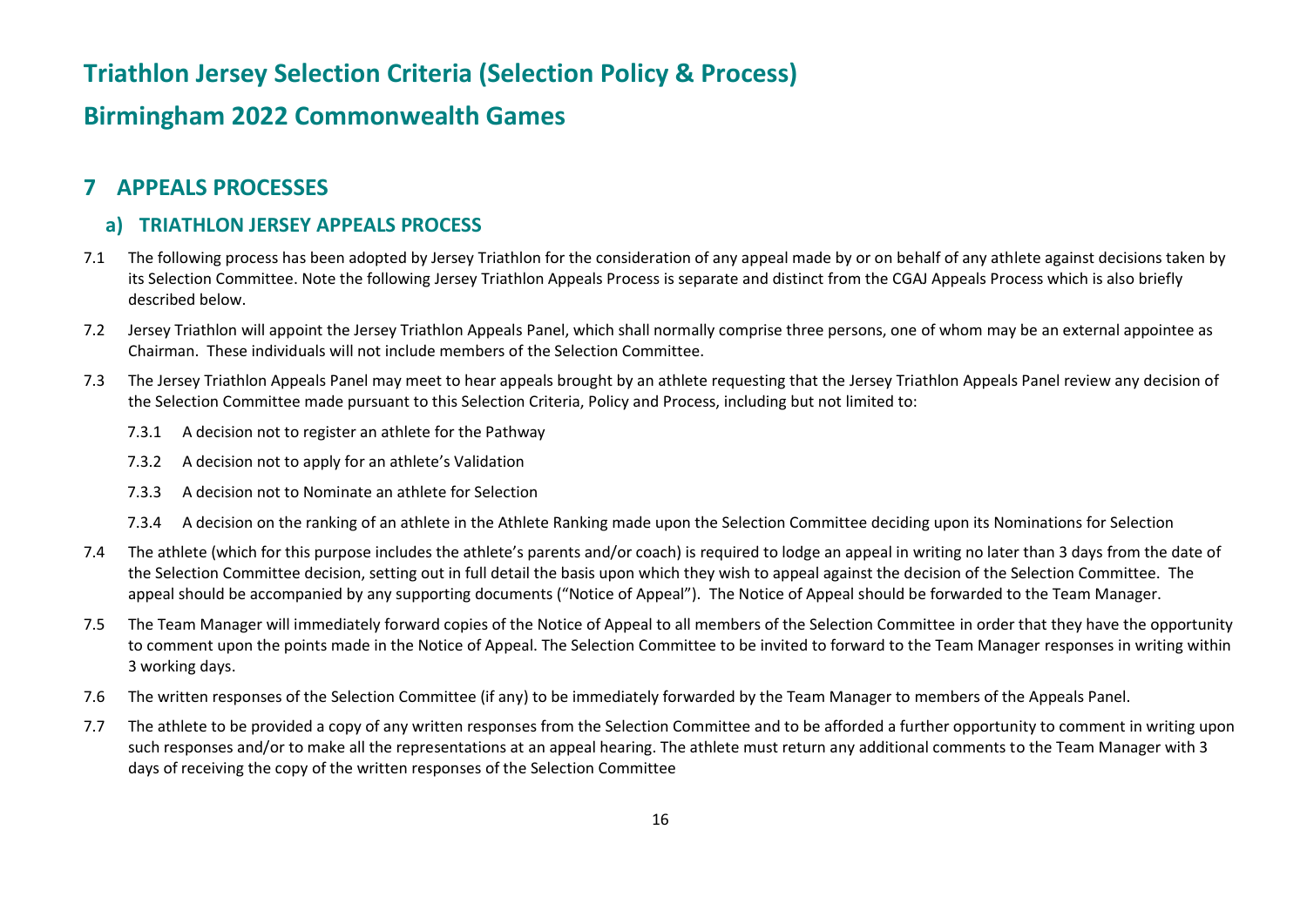#### **Birmingham 2022 Commonwealth Games**

- 7.8 The athlete to be notified by the Team Manager of the entitlement of an "athlete advisor", being a person familiar with selection procedures/disputes who may be able to assist the athlete in preparing his or her case.
- 7.9 As soon as possible, and certainly within 5 days of receipt by the Appeals Panel of the written responses of the Selection Committee, the Appeals Panel to convene and consider the matter.
- 7.10 The athlete to be informed of the determination of the Appeals Panel in writing by the Team Manager.
- 7.11 The decision of the Appeals Panel will be final with no right of further appeal afforded to the athlete

#### <span id="page-17-0"></span>**b) CGAJ APPEALS PROCESS**

- 7.12 The CGAJ Appeals Process is set out in detail in the 2022 Paper. It describes how appeals may be made against decisions of the Validation Group. The following is just a summary of the key features and in the event of having to make an appeal reference should be made to the full text set out in the 2022 Paper.
- 7.13 An athlete has no personal right of appeal against decisions of the Validation Group. On the other hand, a Member Sport does have the right of appeal to the CGAJ Appeals Panel against decisions of the Validation Group generally, including but not necessarily limited to decisions on; athlete registration to the Pathway; Athlete Validation; and Provisional Selection of an athlete.
- 7.14 A Member Sport wishing to appeal against a decision of the Validation Group must give written notice of their intention to do so within 3 days of notification of the decision that is under appeal. They must then follow up with full details of their appeal with a further 7 days. In the same period the Validation Group may also submit their response to the Appeal.
- 7.15 Having received written details of the appeal from both parties the Chairman of the CGAJ Appeals Panel may meet with a representative of each of the Validation Group and the Member Sport to discuss the appeal and determine whether there are valid grounds for appeal and whether or not the appeal should proceed further or not.
- 7.16 If the appeal proceeds there may be further exchanges of information between the parties and a formal hearing will take place. The rules under which the hearing will be conducted are set out in the 2022 Paper.
- 7.17 The CGAJ Appeals Panel is not required to make an independent re-assessment of the Validation Group decision that is the subject of the appeal, it is simply required to assess whether, in reaching its decision, the Validation Group has followed its due process and its decision was reasonable in all the circumstances.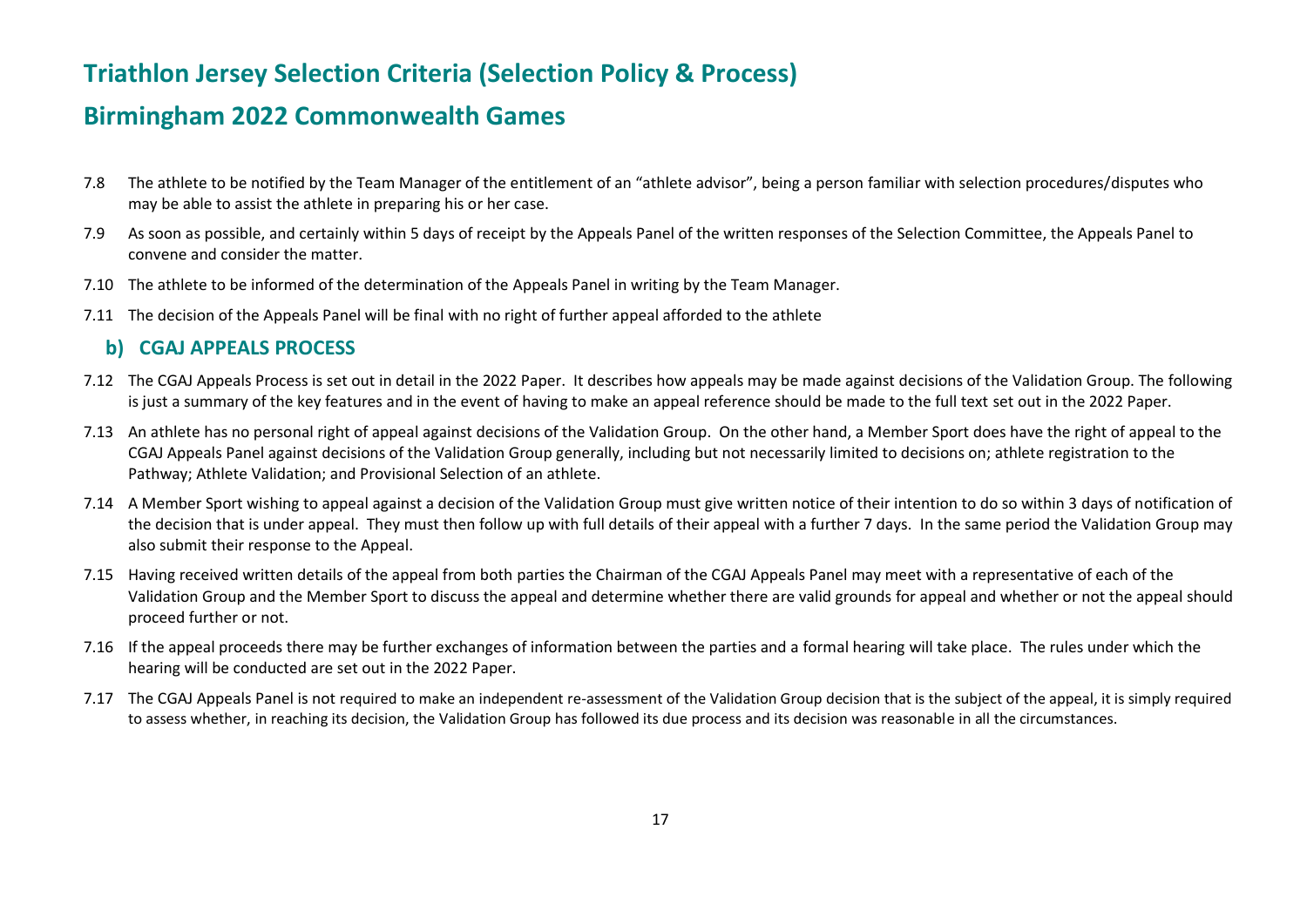#### **Birmingham 2022 Commonwealth Games**

- 7.18 If the Appeals Panel concludes in favour of the Member Sport bringing the Appeal, they have the power to refer the matter back to the Validation Group for further consideration taking into account specific circumstances and/or the views or recommendations that the Appeals Panel sees fit to make to or to bring to the attention of the Validation Group.
- 7.19 In this event the Validation Group is required to reconsider the matter taking into account any views or recommendations of the Appeals Panel and reach a conclusion. The final decision of the Validation Group, whether it is the same or a different from its original decision shall be final and is not subject to any further appeal.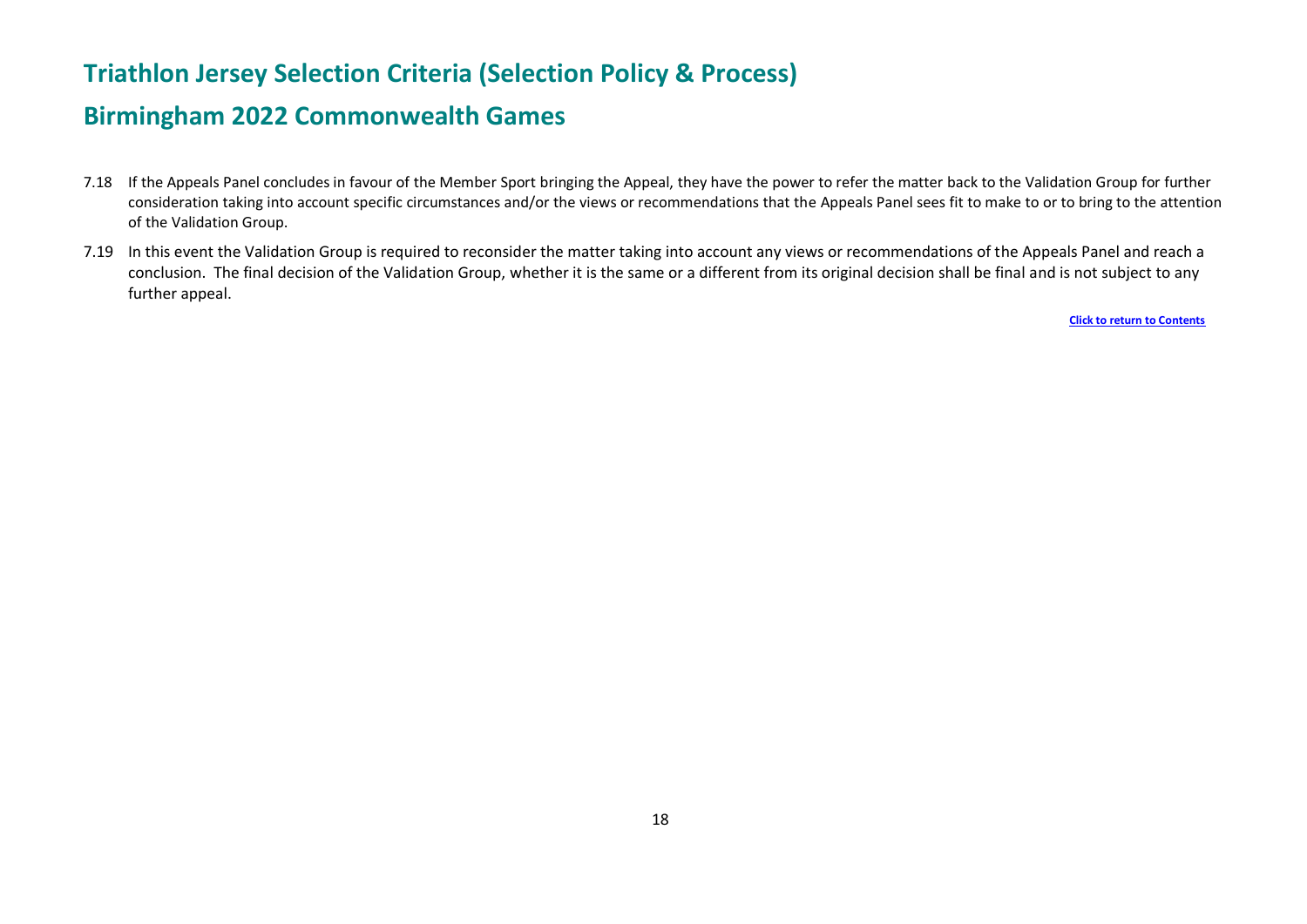#### **Birmingham 2022 Commonwealth Games**

#### <span id="page-19-0"></span>**8 SCHEDULE 1 – THE REQUIREMENTS OF THE JERSEY TRIATHLON SELECTION CRITERIA**

- 8.1 You will meet the requirements of the Jersey Triathlon Selection Criteria if during the Qualifying Period you:
	- 8.1.1 Meet the requirement to compete in the events outlined in Schedule 2
	- 8.1.2 Achieve the Key Performance Indicators outlined in Schedule 3
	- 8.1.3 Target the Additional Key Performance Indicators as outlined in Schedule 4 to be tested quarterly during 2020 and 2021 dates to be advised
- 8.2 In addition to meeting the Eligibility Requirements of the CGF and the CGAJ set out in Section 4 "Eligibility", Athletes must also be members, in good standing of a recognised triathlon club.

**[Click to return to Contents](#page-1-0)**

#### <span id="page-19-1"></span>**9 SCHEDULE 2 – REQUIRED COMPETITION EVENTS**

- 9.1 You are expected to race a minimum of four national and/or international races in each year of the qualifying period. You are encouraged to race more than four.
- 9.2 The minimum standard for Required Competition Events is the British Super Series Tier 1 racing or other equivalent standard National Series, with the standard of the series to be judged and determined by the Management Team and advised for approval to the Selection Committee.
- 9.3 It is expected that you will be racing in Tier 1 of the British Super Series Junior/Senior race at the Big Weekend by September 2021, although it is not mandatory that you compete at that specific race.
- 9.4 International races will carry more weight than national races (i.e. the British Super Series) in the selection process but it is not necessary that you have competed in an international race in order to be considered for selection. International races mean European Cups, European Championships, Continental Cups, World Cups, World Triathlon Series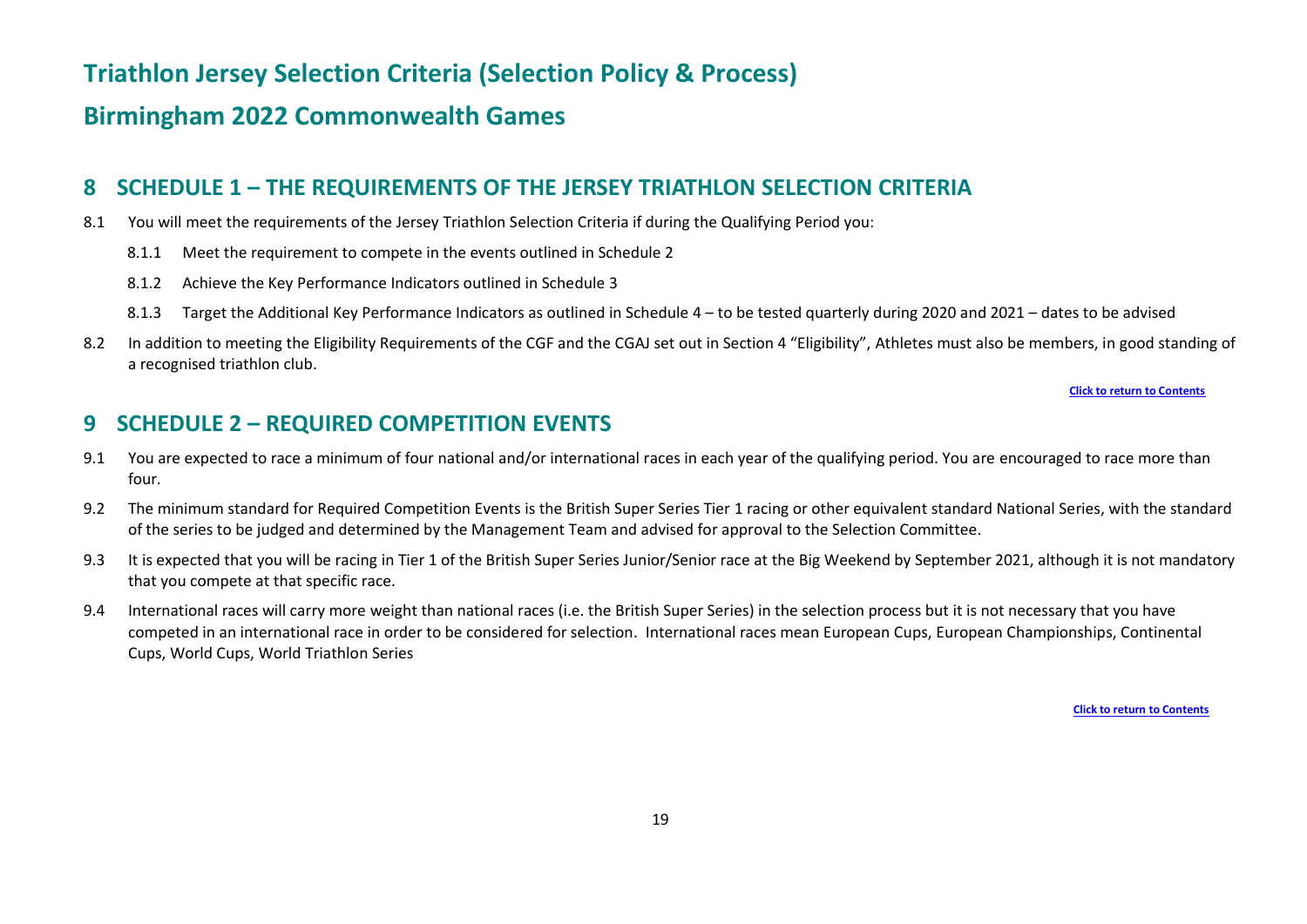### **Birmingham 2022 Commonwealth Games**

#### <span id="page-20-0"></span>**10 SCHEDULE 3 – KEY PERFORMANCE INDICATORS (KPIS)**

- 10.1 During the qualifying period you should achieve any combination of two of the following results:
	- 10.1.1 Finish within 7% of the winner's time in any British Super Series race where the field contains any British Triathlon "Olympic Podium Athlete(s)\*"; or
	- 10.1.2 Finish within 5% of the winner's time in any British Super Series race where the field contains any British Triathlon "Podium Potential Athlete(s)\*"; or
	- 10.1.3 Finish within 3% of the winner's time in any British Super Series race where the field contains neither Olympic Podium or Podium Potential Athlete(s)\*;

Note the terms marked \* are as applied to specific athletes identified as such by British Triathlon and published on their official website as such at the time of the relevant race.

Or

- 10.1.4 In any of the International races outlined, finish within 7% of the winner's time.
- 10.1.5 And, in addition to the above, during the qualifying period you are expected to target the Additional KPI's outlined in para 11 Schedule 4 of this paper.
- 10.2 If you meet any of the above KPIs aim to continue progressing in both training and competition. Remember that ultimately your performances may be compared not just with other triathletes seeking selection but with athletes from other sports so the more you can do to improve the case for your selection the better.
- 10.3 In selecting the events to meet the Competition Requirements, priority should be given to sprint distance races.
- 10.4 Please note that Jersey Triathlon has discretion in determining whether the quality of the field in any of the Required Competition Events is of a sufficient quality to use the above measurements and ultimately the Validation Group need to concur. The field must be of an elite quality.
- 10.5 The Additional KPI's will serve as a guide to the Management Team for monitoring development towards an athlete's readiness to compete at the Games.
- 10.6 The Additional KPI's for all disciplines will be viewed as a package. For example, significant strength in one or two disciplines may in the opinion of the Selection Committee act as a balance for a weaker performance indicator in the other discipline(s).
- 10.7 In addition to the KPIs the Selection Committee will consider your commitment to the Team Development Process not least:
	- 10.7.1 Your full commitment to a demanding training and race plan throughout the qualifying period (and beyond) in preparation for the Games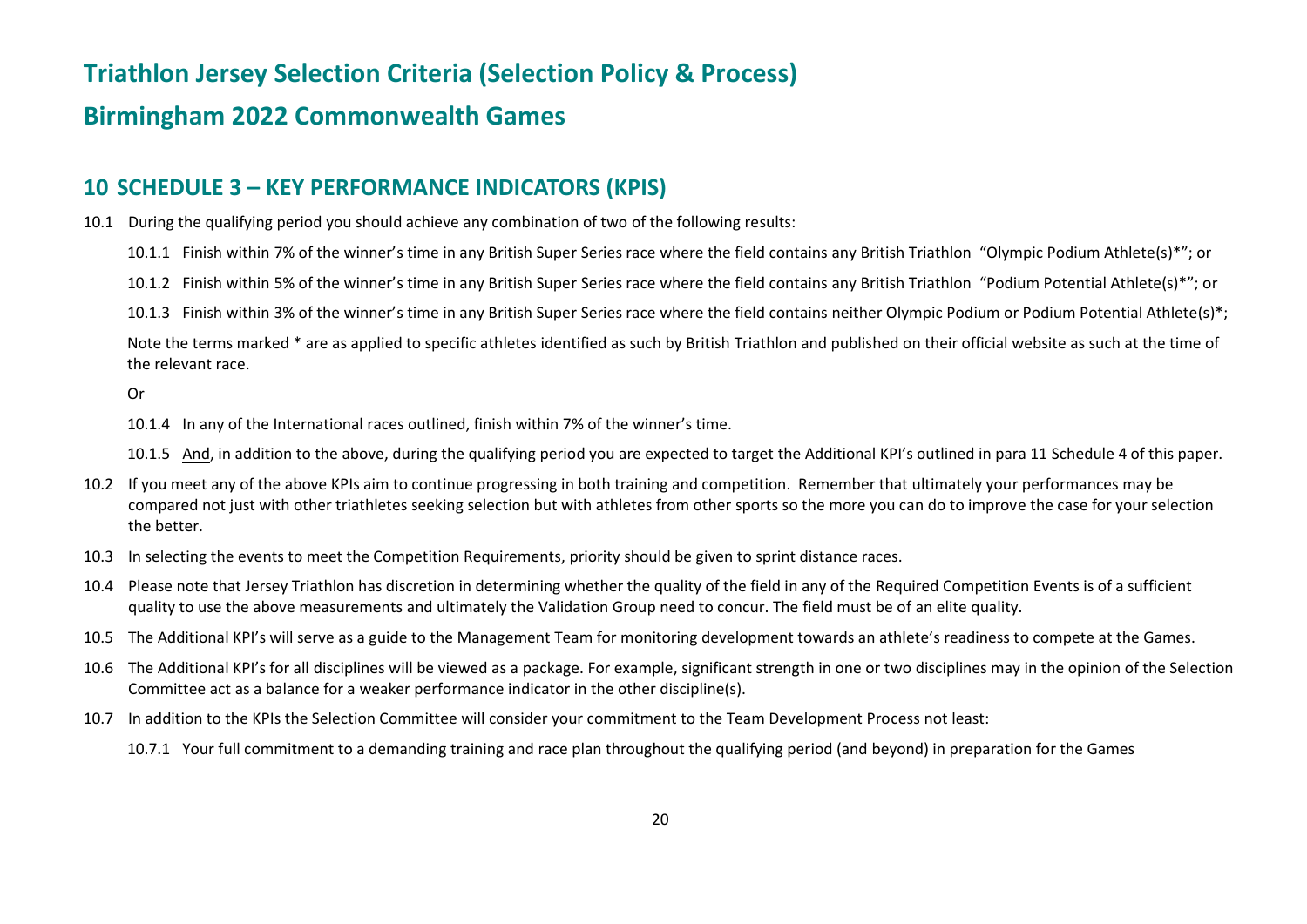#### **Birmingham 2022 Commonwealth Games**

- 10.7.2 You must attend all testing events as advised by the Team Manager throughout the qualifying period. Where this is not possible independent evidence that you are not able to attend the specific test being carried out on the testing day must be submitted to the Team Manager within 24 hours before the test being carried out
- 10.7.3 Your commitment to a guided nutrition program
- 10.7.4 Your commitment to an appropriate Strength and Conditioning program
- 10.7.5 Your commitment to participate in planned Jersey Team athlete days to be held during the Qualifying Period unless you have a very good reason not to.

#### **10.8 Team Relay Race**

- 10.8.1 A Relay Team will only be possible if there are a minimum of two men and two women on the Pathway
- 10.8.2 Nomination of any relay team will be at the complete and sole discretion of the Selection Committee.
- 10.8.3 Any Validated Athlete who has also been Nominated for Selection by Jersey Triathlon for an individual event will be considered for Nomination for Selection for the relay team.
- 10.8.4 Any Athlete who has been Validated for Selection for an individual event (but not necessarily Nominated for Selection) will also be considered for Nomination for Selection for the relay team.
- 10.8.5 Pathway athletes wishing to be considered for the relay team will be subject the same KPIs and additional KPIs as Pathway athletes aiming for selection for the individual events.

#### **10.9 Extenuating Circumstances**

- 10.9.1 Application: The Selectors may, in their sole discretion consider and place weight upon any Extenuating Circumstances when considering an athlete for Nomination for Selection to the Jersey Team under this Selection Criteria.
- 10.9.2 Notification: An Athlete who wishes the Selection Committee to take Extenuating Circumstances into account in considering that Athlete's potential Nomination for Selection to the Jersey Team Games Team, must advise the Designated Representative of the specific Extenuating Circumstances in writing (and the Designate Representative must provide that notice to the Selection Committee),with as much advance notice as possible; and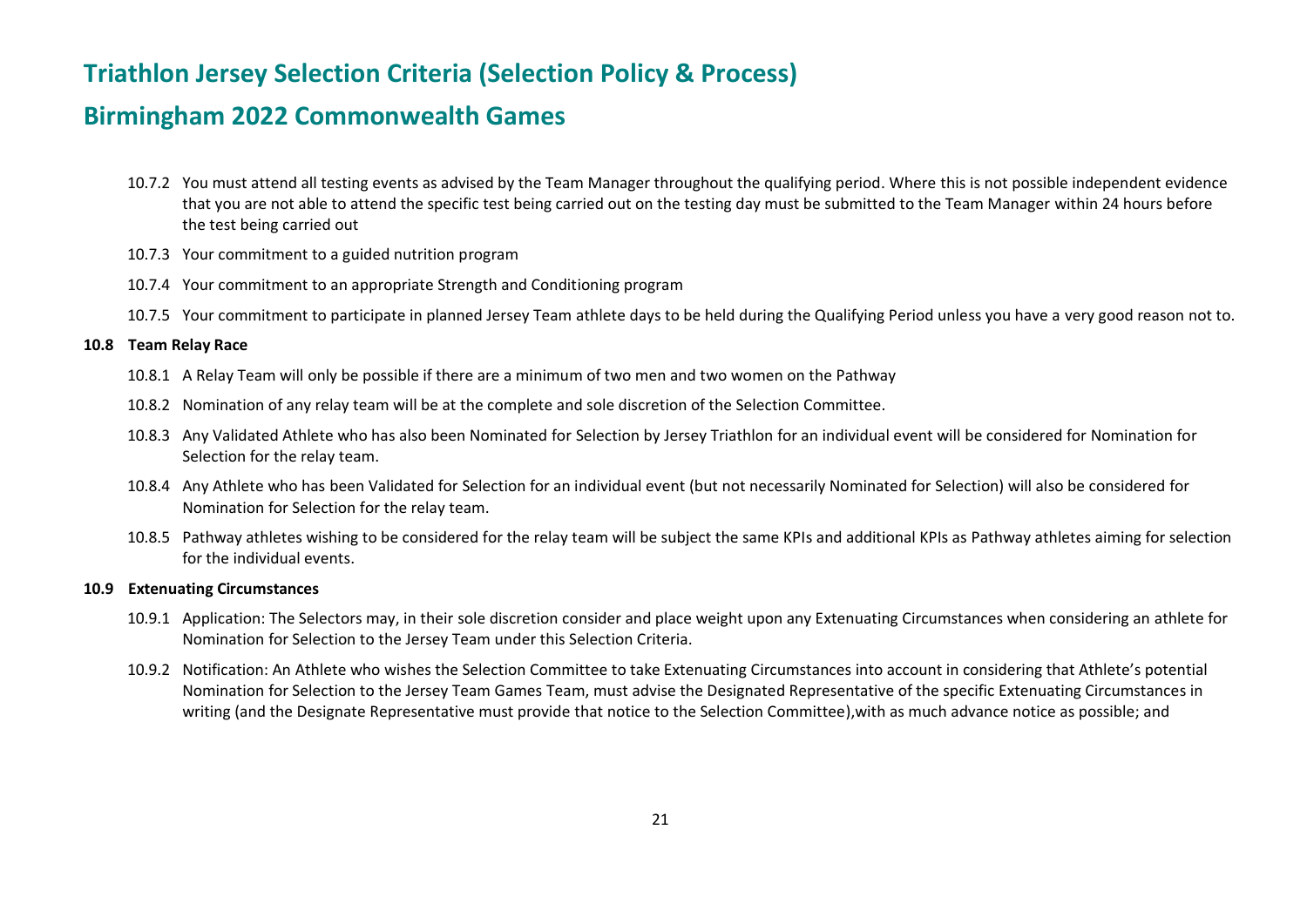#### **Birmingham 2022 Commonwealth Games**

- 10.9.3 if the Extenuating Circumstances prevent an Athlete from competing or performing in a race, then ideally 7 days and no later than 2 hours prior to the relevant race; if the Extenuating Circumstances occur during a race then as soon as practicable but in no event later than 24 hours after of the completion of the race;
- 10.9.4 if the Extenuating Circumstances occur at any other time, then as soon as practicable after it occurs.
- 10.9.5 Where no Notification: If the Designated Representative is not notified of any Extenuating Circumstances, then the Selection Committee will not to consider such circumstances.
- 10.9.6 Injury/Illness: If the Extenuating Circumstances are injury or illness, Athletes may be required by the Selection Committee to provide a medical certificate and/or to undergo an examination by a health practitioner(s) agreed to by the Selection Committee and to provide that opinion and/or report to the Selection Committee. Any failure to agree to such a request may result in the Selection Committee being unable to consider the injury or illness as an Extenuating Circumstance.
- 10.9.7 Verification: If the Extenuating Circumstances are circumstances other than injury or illness, the Selectors may request evidence to verify the existence and details of the Extenuating Circumstances.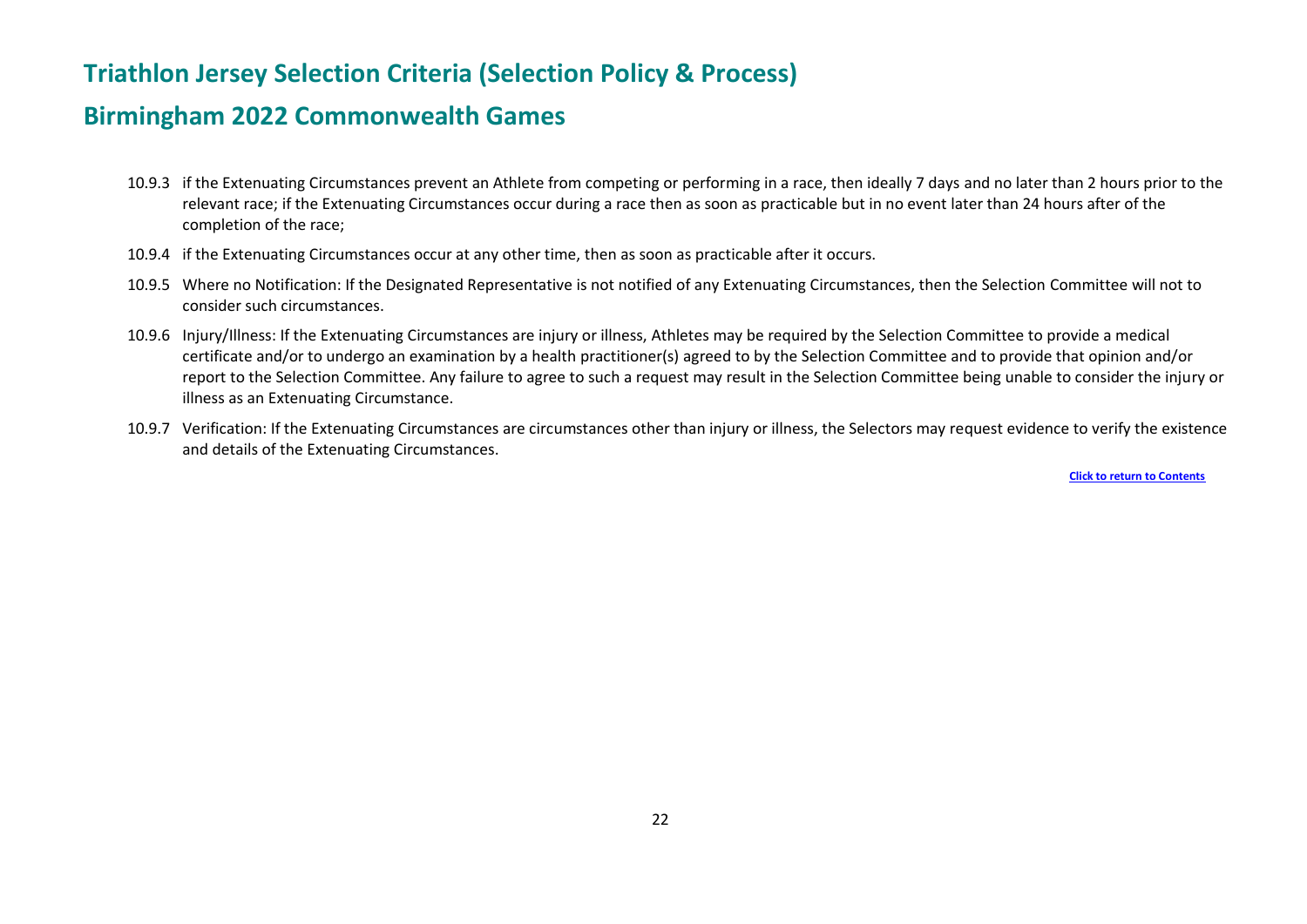### **Birmingham 2022 Commonwealth Games**

#### <span id="page-23-0"></span>**11 SCHEDULE 4 – ADDITIONAL KEY PERFORMANCE INDICATORS**

- 11.1 These are the actions and indicators you are expected to target outside of competition, and for which your performance will be judged in making a selection.
- 11.2 The Additional KPIs have been set so that selected athletes have a reasonable chance of being capable of achieving top half placing at the Commonwealth Games.

| <b>Squad Bandings</b> |       | Youth (age 15/16) | Junior (age 17-19) |             |            | High Performance (19-20) |          | Senior     |
|-----------------------|-------|-------------------|--------------------|-------------|------------|--------------------------|----------|------------|
|                       | Male  | Female            | Male               | Female      | Male       | Female                   | Male     | Female     |
| Swimming ***          |       |                   |                    |             |            |                          |          |            |
| 200m                  | 02:10 | 02:18             | 02:06              | 02:15       | 02:04      | 02:12                    | 02:04    | 02:12      |
| 400m                  | 04:35 | 04:45             | 04:30              | 04:40       | 04:28      | 04:35                    | 04:25    | 04:32      |
| 800m                  | 09:35 | 10:00             | 09:28              | 9:50        | 09:20      | 09:45                    | 09:12    | 09:45      |
| Running               |       |                   |                    |             |            |                          |          |            |
| 1500m **              | 04:30 | 04:55             | 04:15              | 04:35       | n/a        | n/a                      | n/a      | n/a        |
| 3000m **              | n/a   | n/a               | 09:15              | 10:20       | 09:12      | 10:00                    | 09:00    | 10:00      |
| 5000m *               | n/a   | n/a               | 17:00:             | 19:00       | 16:50      | 18:30                    | 16:40    | 18:20      |
| Cycling ****          |       |                   |                    |             |            |                          |          |            |
| 60 second power       | n/a   | n/a               | 6.25 w/kg          | 5.25.0 w/kg | 6.8 w/kg   | 6.0 w/kg                 | 7.1 w/kg | 6.5 w/kg   |
| 5 minute power        | n/a   | n/a               | 5.0 $w/kg$         | 4.0 w/kg    | 5.5 $w/kg$ | 5.0 $w/kg$               | 6.0 w/kg | 5.5 $w/kg$ |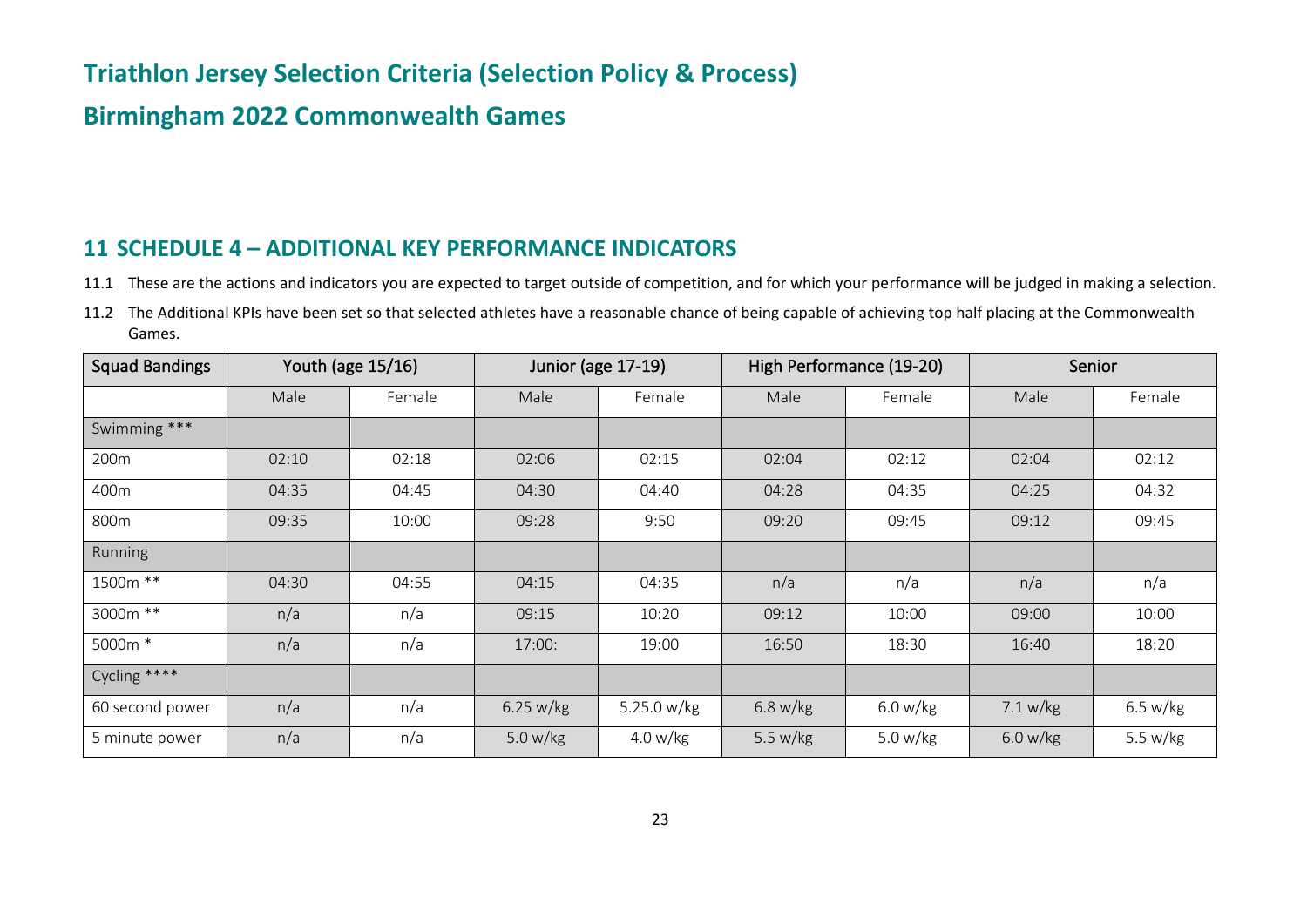### **Birmingham 2022 Commonwealth Games**

| <b>Squad Bandings</b> |     | Youth (age 15/16) | Junior (age 17-19) |          |                  | High Performance (19-20) | Senior     |          |
|-----------------------|-----|-------------------|--------------------|----------|------------------|--------------------------|------------|----------|
| 20 minute power       | n/a | n/a               | 4.5 w/kg           | 3.8 w/kg | 7 w/kg<br>$+$ ., | $\sim$<br>4.0 w/kg       | 5.2 $w/kg$ | 4.4 w/kg |

\*The 5,000m run time is the time based on an "off the bike" run following a 20k hard bike – drafting permitted

\*\* The 1,500m and 3,000m run times are the times you are expected to target on a tartan running track

\*\*\* The swim times are pool-based times in a 25m swimming pool with a dive start

\*\*\*\* All bike power tests will be done on a Watt Bike

11.3 In addition, you will be expected to demonstrate the following characteristics throughout the qualifying period and through to the end of the Games

| Characteristic      | Youth (age 15/16)       | Junior (age 17-19)       | High Performance (19-20)    | <b>Games Ready</b>       |
|---------------------|-------------------------|--------------------------|-----------------------------|--------------------------|
|                     | Coachable               | Passion for triathlon    | Performance ownership       | Critical self-analysis   |
| <b>Mindset</b>      | Determined              | Work ethic               | Effective coping strategies | Mental resilience        |
|                     | Motivated               | Commitment               | Information seeking         | Uncluttered lifestyle    |
| <b>S&amp;C Work</b> | Minimum 1 hour per week | Minimum 2 hours per week | Minimum 2 hours per week    | Minimum 3 hours per week |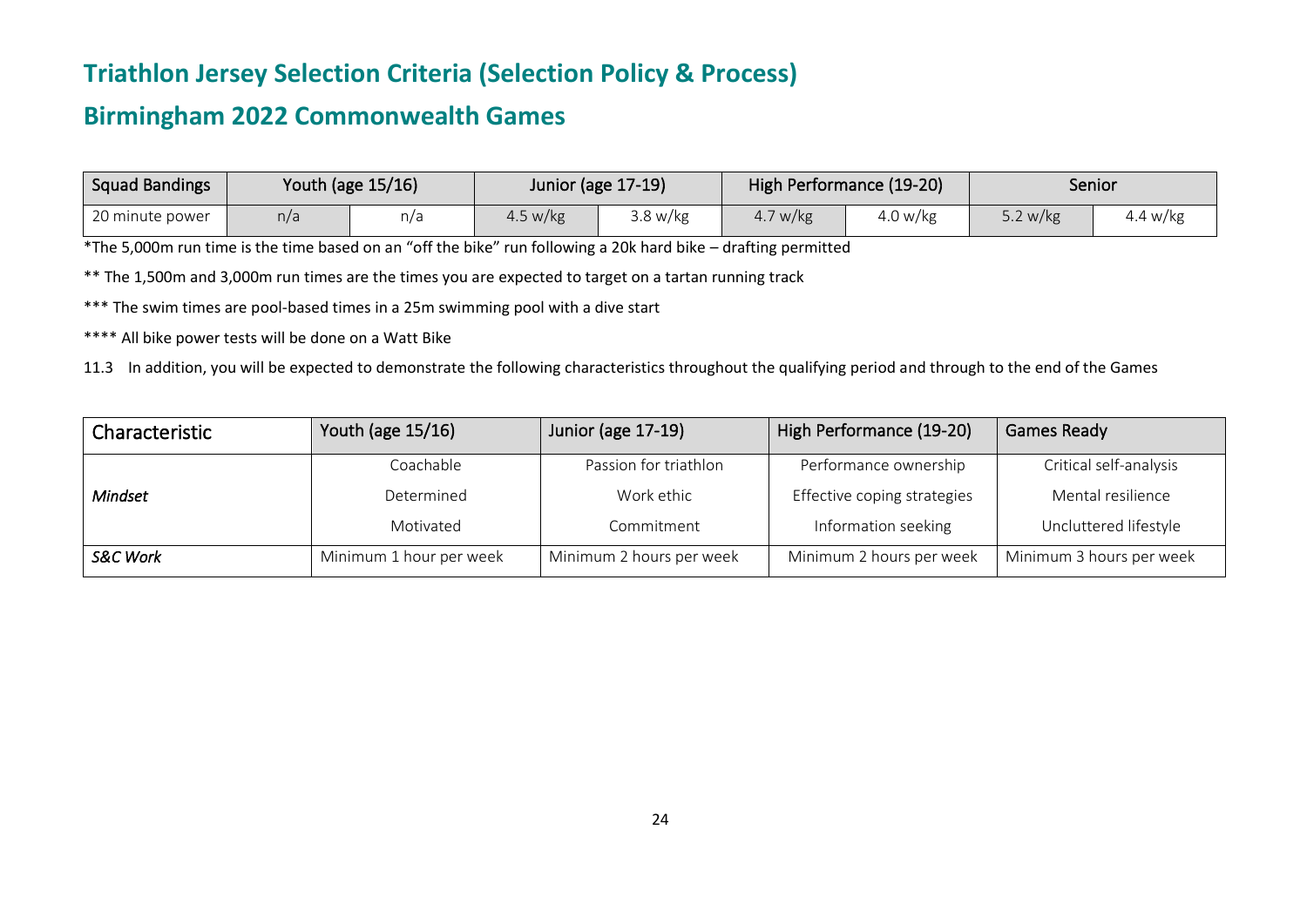### **Birmingham 2022 Commonwealth Games**

| Characteristic   | Youth (age 15/16)                                                 | Junior (age 17-19)                                                                | High Performance (19-20)                                                                                                                             | <b>Games Ready</b>                                                                                                                                                         |
|------------------|-------------------------------------------------------------------|-----------------------------------------------------------------------------------|------------------------------------------------------------------------------------------------------------------------------------------------------|----------------------------------------------------------------------------------------------------------------------------------------------------------------------------|
| <b>Technical</b> | Swim balance<br>Bike leg speed<br>Fast run off bike<br>Run drills | Bike handling<br>Tri skills<br>Conditioning<br>Run economy<br>Advanced run drills | Strong feedback and<br>correction<br>Excellent technique<br>Excellent pace judgement<br>Understand recovery /<br>maintenance<br>Plyometric exercises | Training to win<br>Self-assessment and<br>collaboration with coach<br>Advanced training $-e.g.$<br>altitude<br>Training precision and<br>intensity<br>Plyometric exercises |
| <b>Tactical</b>  | Competitive swim/run                                              | Tactical understanding of each<br>discipline<br>International experience          | Devise and deliver race plan<br>Understand the value of<br>debrief                                                                                   | Consistency in performance<br>Critical tactical understanding<br>Rapid self-correction                                                                                     |

**[Click to return to Contents](#page-1-0)**

#### <span id="page-25-0"></span>**12 SCHEDULE 5 JERSEY TRIATHLON TEAM OFFICIALS & APPEALS PANEL**

12.1 The following Management Team (including Designated Representative) and a Selection Committee (together "Gymnastics Jersey Team Officials") and the Jersey Triathlon Appeals Panel has each been appointed by Jersey Triathlon and comprises members of Jersey Triathlon.

| <b>Designated Representative</b>  | Fintan Kennedy          |
|-----------------------------------|-------------------------|
| <b>Management Team comprises:</b> |                         |
| Team Managers                     | Doc Snook and Jo Gorrod |